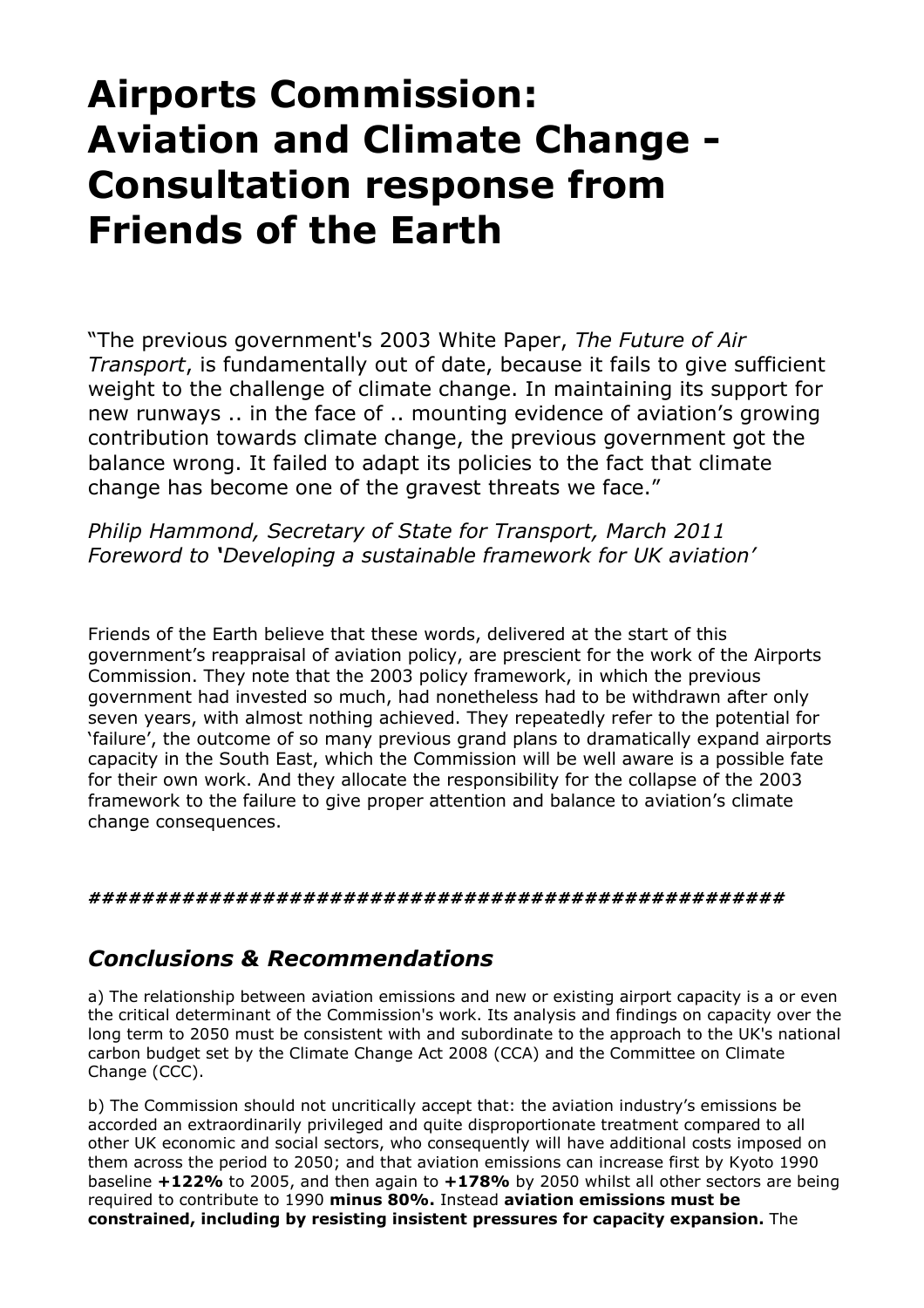Commission will need a methodology that recognises and incorporates the additional economic cost that increased aviation emissions will create for all other sectors within the UK carbon budget.

c) In terms of its overall policy task the Commission must ensure first that the airport capacity 'envelope' is interacted with the aviation emissions 'envelope', and second that the former is appropriately constrained by the latter. It was the failure of the 2003 White Paper process to accept or undertake these two tasks that led to its collapse - *para.4*

d) The CCC and Government policy statements in 2012-13 leave the climate change 'principles which the Commission will take into account' *APF* essentially as structured and framed in the CCC 2009 report, notwithstanding deferral of the decision on carbon budget inclusion and a national emissions target. The CCC 2012 report identifies the size of the aviation emissions envelope that should not be exceeded, which consequently should set a upper limit to airport capacity. The APF provides no guidance that contradicts the government's general support for the methodological framework developed by CCC 2009. Its approach is also supported by the aviation industry - *para.13-15, 24, 31*

e) The approach of the Commission's *Aviation & Climate Change* consultation document (CD) is undermined by a fundamental uncertainty as to the methodology the Commission will be using to analyse and determine the relationship between emissions and capacity. This is not stated. By contrast the methodology of the CCC 2009 report is admirably clear in creating a structural framework that has been able to derive a policy outcome that sets quantified values to that relationship. The Commission must resolve this methodological uncertainty by addressing the questions we have posed in *para.35*

f) The Commission should clarify that its policy objective is to reduce *UK* aviation emissions and not global aviation emissions. The former approach is consistent with CCA clause 30 and CCC; the latter cannot provide a meaningful framework for constraining UK capacity - *para.39*

g) Subsequently the Commission's preferred and proposed methodology should be published for further consultation and discussion. Its quality benchmark should be 'CCC 2009 or better'. It is suggested that CCC should be commissioned by the Airports Commission to revisit its methodology and suggest any improvements - *para.37*

h) The Commission should: (i) use the CCC 2012 planning assumption (flatlining aviation emissions after 2010 at 31 MtCO2e/annum) to provide a trajectory to limit ATM capacity to; but (ii) also develop a methodology and conduct sensitivity tests to assess an emissions scenario significantly below that planning assumption. The Commission should undertake new modelling, incorporating sensitivity tests for lower emissions thresholds - *para.19*

i) Contrary to the assertions of the Mayor of London and Policy Exchange that their proposals for a new 150 mppa airport are consistent with CCC 2009, there is little scope for an expanding existing/new UK hub to make a pre-emptive grab of the ATM/emissions headroom identified in that report. To make a decision now (i.e 2015) that the existing/new UK hub on its own should be sanctioned to take possession of almost all the remaining headroom for the 2030-50 period would be premature - *para.25-29*

j) Friends of the Earth doesn't accept the consultation document's 'emissions leakage' analysis *– para.40-41* 

k) We welcome the fact that the separate Sift Criteria document has identified an obligation on airport developers to assess the climate change impacts of their proposals but the Commission needs to establish a template methodology so that this work can be done on a consistent and therefore accessible basis *– para.51*

l) There is an apparent and fundamental conflict between the anticipated growth of *existing*  airports (including with already consented capacity) and possible *new* provision; the DfT 2050 forecast for ATMs at the former – that is, without *any new* provision – already exceeds the CCC emissions-compatible threshold by 11%. The Commission will need a methodology that resolves and manages this conflict, and responds to the vacuum in the planning framework that will permit a disorderly process of 'first come, first approved' planning applications *– para.44-49*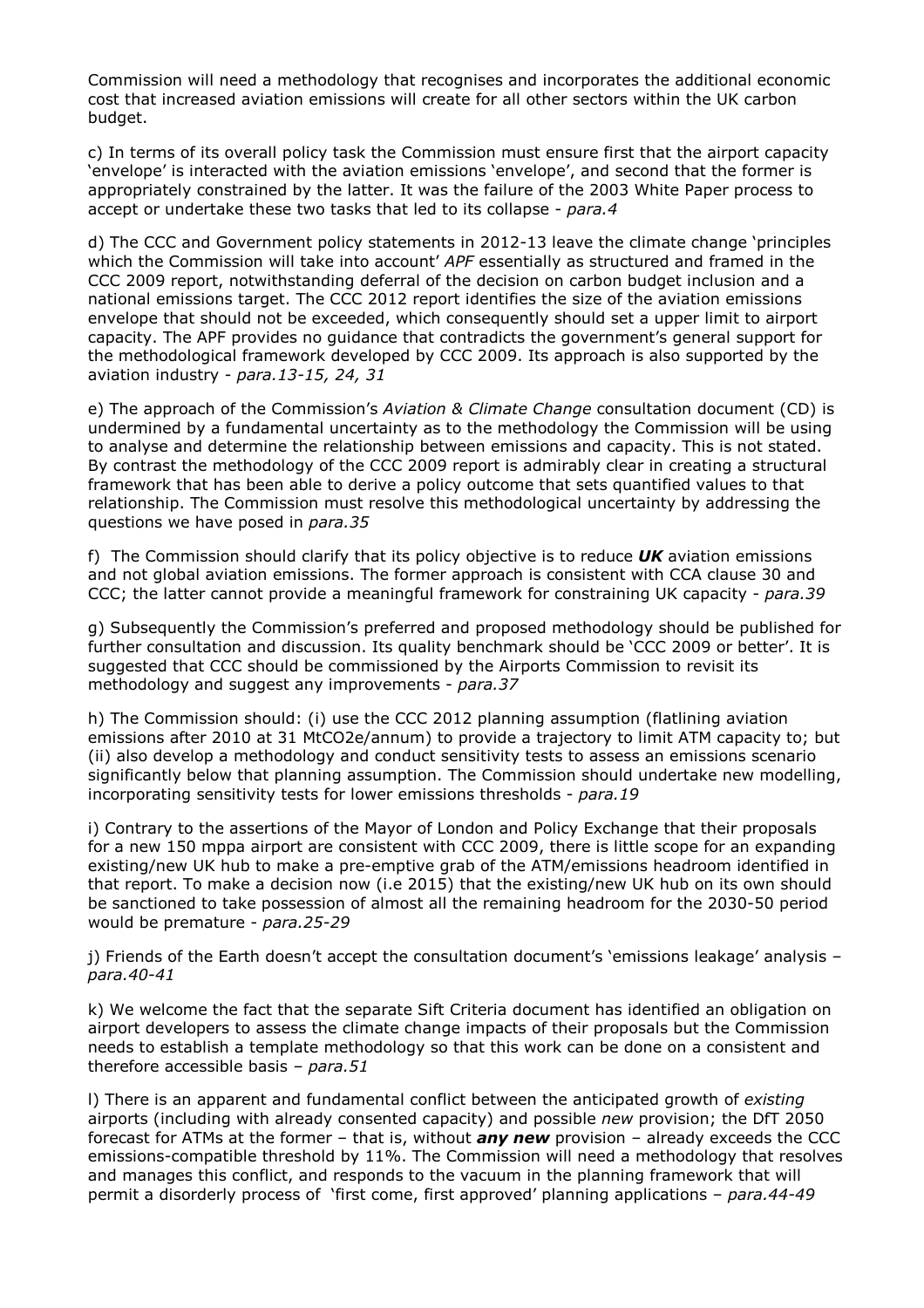# **(A) UK aviation emissions – the critical numbers**

1. We need to start an examination of the relationship between aviation emissions and airport capacity by restating some basic facts and numbers. It is, we maintain, quite clear that aviation emissions are included within the Kyoto Protocol framework. Article 2/2 simply identifies ICAO as the mechanism through which countries 'shall pursue limitation or reduction of emissions of greenhouse gases not controlled by the Montreal Protocol from aviation and marine bunker fuels'; whilst Article 3/1 sets the baseline year for *all* the Protocol reductions as 1990. The 2008 Climate Change Act (CCA) then identified the general level of reduction which the UK would seek to achieve as 'at least 80% lower than the 1990 baseline' (with of course the particular treatment of international aviation and shipping (IAS) emissions in clause 30). The implementation framework for the Act developed by the Committee on Climate Change (CCC) has allocated one quarter of the total available UK carbon budget in 2050 to IAS emissions, and the majority of that (currently  $\frac{3}{4}$ ) to aviation.

2. There is no overwhelming rationale of which we are aware why the aviation industry should be permanently granted a grossly privileged and quite disproportionate treatment under the Act compared to all other UK economic and social sectors **1** . Yet whereas the latter are being required to contribute to **minus 80+%** reductions from 1990, the aviation sector - as can easily be seen in the Commission's consultation document *CD figures 2.2 & 4.2* - has apparently already been accorded an enhanced 2005 baseline of **1990 +122%** (16.9 MtCO2 1990 to 37.5 2005), and is then as per the DfT 2013 Forecasts heading towards an increase of **1990 +178%** in 2050 (47.0 MtCO2) in its Constrained scenario.

3. Furthermore if you set the 2050 emissions forecasts against the emissions threshold of 37.5 MtCO2 set by CCC in 2009 even the CCC modelling then demonstrated that without policy measures to restrain demand beyond its central projected carbon price – to include *inter alia* "limits to further airport expansion" and "restrictions on the allocation of take-off and landing slots even where airports have the theoretical capacity available" – its own threshold would be substantially exceeded.<sup>2</sup> As noted, the DfT 2013 forecast exceeds the CCC threshold by 25%, as does the Commission's own analysis *figure 5.2* **<sup>3</sup>**

4. So the decisions recommended by the Commission, which will determine the provision and use of airport capacity through to 2050, will either uphold or alternatively breach the framework of UK carbon budgets established by the Climate Change Act 2008; and will either impose additional carbon costs on every other sector of UK activity or alternatively recognise that the aviation industry should be treated with no more than equality. These are high stakes and justify the importance that aviation occupies within Friends of the Earth's wider climate change analysis.

Our core proposition to the Commission is that (to use some jargon) the airport capacity 'envelope' **has to be** interacted with the aviation emissions 'envelope', and that the former **has to be** appropriately constrained by the latter. This, after all, is what both CCC and Secretary of State Hammond have also recommended.

# **(B) Background**

 $\overline{a}$ 

5. This paper will be a principal submission by Friends of the Earth into the work of the Commission. It does not contain new evidence on its topic (although as para.8 indicates we have previously undertaken significant research) not just because NGOs are not necessarily in a position to do so but also, on process grounds, our submission is that it is now the Commission's responsibility to satisfy itself that its modelling of the climate change impacts of aviation are sufficiently robust for *it* to then reach robust conclusions about the ability of any capacity expansion proposals to be compatible with UK and wider policy frameworks.

 $<sup>1</sup>$  The CD only acknowledges an extended version of this point: "... a significant overshoot of 2005 aviation</sup> emissions levels in 2050 would suggest more challenging reductions in other sectors." *3.20* But even attaining the 2005 levels will require disproportionate impacts elsewhere.

<sup>2</sup> *Meeting the UK aviation target – options for reducing emissions to 2050* Figure 7.12 and page 148pdf. Henceforward referred to as CCC 2009

<sup>3</sup> *UK Aviation Forecasts* January 2013 Annex G1 central forecast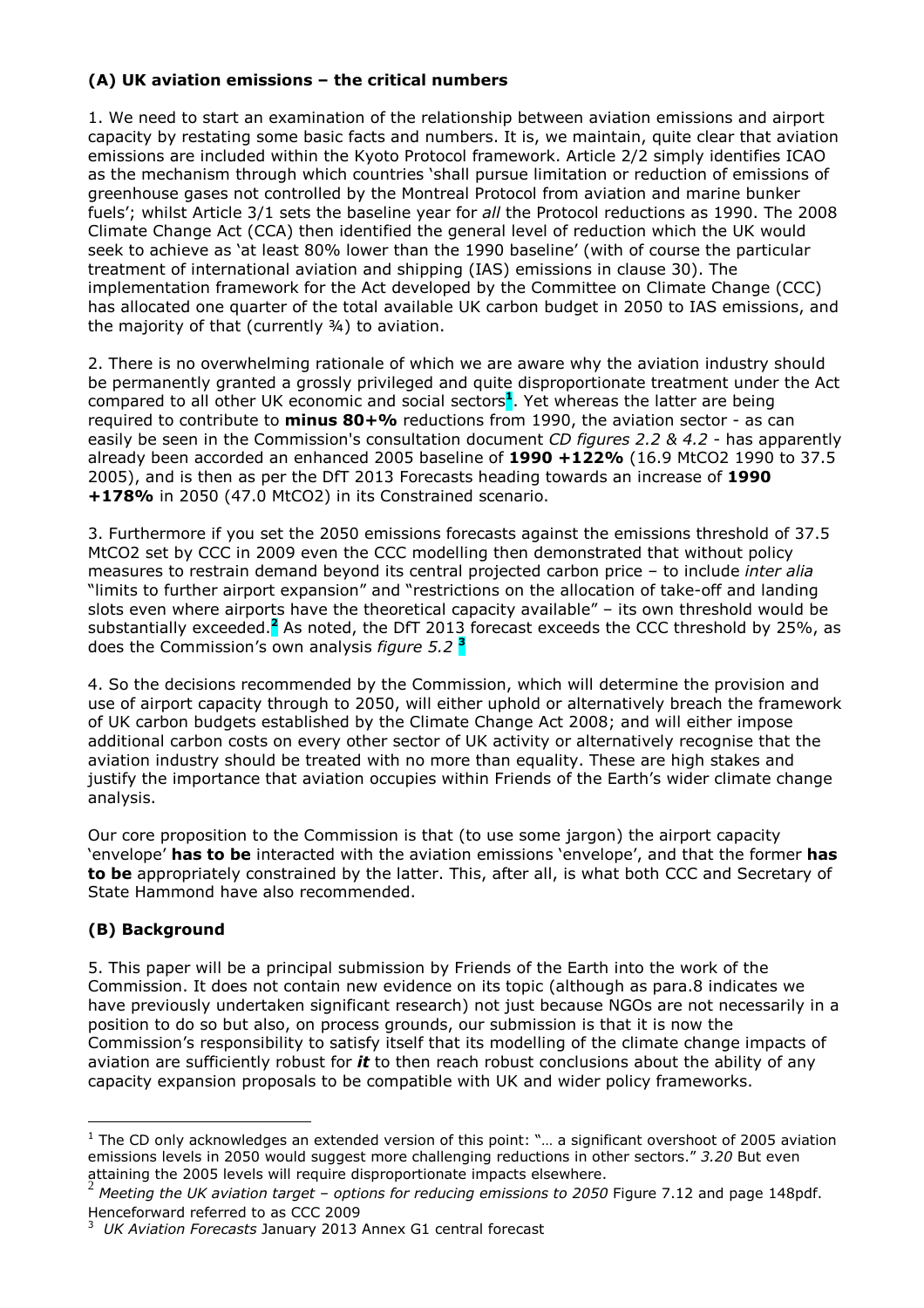6. Friends of the Earth made a full and constructive engagement in the process leading up to the publication of the 2003 Air Transport White Paper. Its focus was the necessary role for demand management (the submission itself was entitled 'Sustainable Aviation = Demand Management') in striking a balance between positive and negative aspects of aviation's forecast continuing growth; a concept which had however been completely omitted from the DoT's analytical and policy framework. What we had also noted was that, whilst there had been some examination of aviation' climate change impacts, these had cleverly *not* been integrated with the proposals for capacity expansion which the White Paper was actually promoting; instead they had been kept separate - deliberately or accidentally is not the point - resulting in a critical question never even being asked: 'Is capacity expansion compatible with aviation's future climate change responsibilities?' After all, a requirement to reduce the latter had been specifically identified in the Kyoto Protocol in 1997, 6 years beforehand.

7. This sleight of hand was to prove very costly in policy terms, because it was the failure to interact airport capacity proposals with climate change policy that the Secretary of State for Transport was to point to just seven years later as the principal cause for the collapse of the entire 2003 policy framework. We would suggest that the Commission must make absolutely sure that it does not repeat that same mistake - what we have termed in recent submissions to DfT a failure 'to interact the capacity and emissions envelopes' - and this in turn will require great clarity, transparency and effectiveness of process and methodology, that can command the confidence of all stakeholders. We are satisfied that the Commission has amongst its members and advisers persons of sufficient expertise and independence to guide that work; to these we would add the work of the government's own advisers on climate change, the Committee on Climate Change, who have devoted great attention to this topic. It cannot be argued that the issue has not, by 2013, been adequately understood or methodologically unpacked.

8. At the start of 2004 Friends of the Earth reviewed the future direction of its work on aviation in the light of the hugely unfavourable (because one-sided) White Paper. We concluded that its principal focus should henceforth be that potential contradiction between capacity and emissions. To establish a firm analytical foundation for our activity we commissioned the Tyndall Centre for Climate Change Research to undertake two pieces of research *Growth Scenarios for EU & UK Aviation: contradictions with climate policy* (2005) and *Aviation in a low carbon EU* (2007) which we believe have stood the test of time and proved influential in, for example, shaping the research direction of the CCC. The analysis Tyndall presented was that, if aviation emissions continued to increase at forecast rates, whilst overall national carbon budgets were required to reduce, then they would take up an increasing and unacceptable proportion of the total, with additional costs being imposed on all other sectors. In 2009 CCC concluded (on the basis of the CONSAVE scenarios) that: "Global CO2 emissions from aviation at around these levels would, in 2050, account for 15-20% of all CO2 emissions permitted under the CCC preferred global emissions reduction scenarios." *Box 1.1 page 35pdf* The CCC's initial recommendations on aviation were set out in its December 2008 report *page 323*, which were then comprehensively enlarged in its December 2009 report. Most recently it has reconfirmed its approach and recommendations in the *Scope of carbon budgets* report of April 2012 *box 1 p.12*

9. On the basis of the Tyndall research we then campaigned on two aspects of UK and EU policy affecting aviation emissions: we lobbied for the inclusion of clauses relating to international aviation and shipping (IAS) emissions in the 2008 Climate Change Act (the overall concept for which Friends of the Earth also devised), which we managed with difficulty to secure; and for the inclusion of aviation within the EU ETS.

10. CCC 2009 was produced in the context of the then government's decision to set its '2005-50 aviation emissions target', but which was not derived not from independent research (see para.16). Its '2005 baseline' is of course also related to that for EU ETS inclusion. It is not necessary for us to describe at length the systematic methodology devised by CCC for its analysis **<sup>4</sup>** but its recommendations need to be set out in full, and we have highlighted some important statements or wording.

<sup>4</sup> see CD 4.10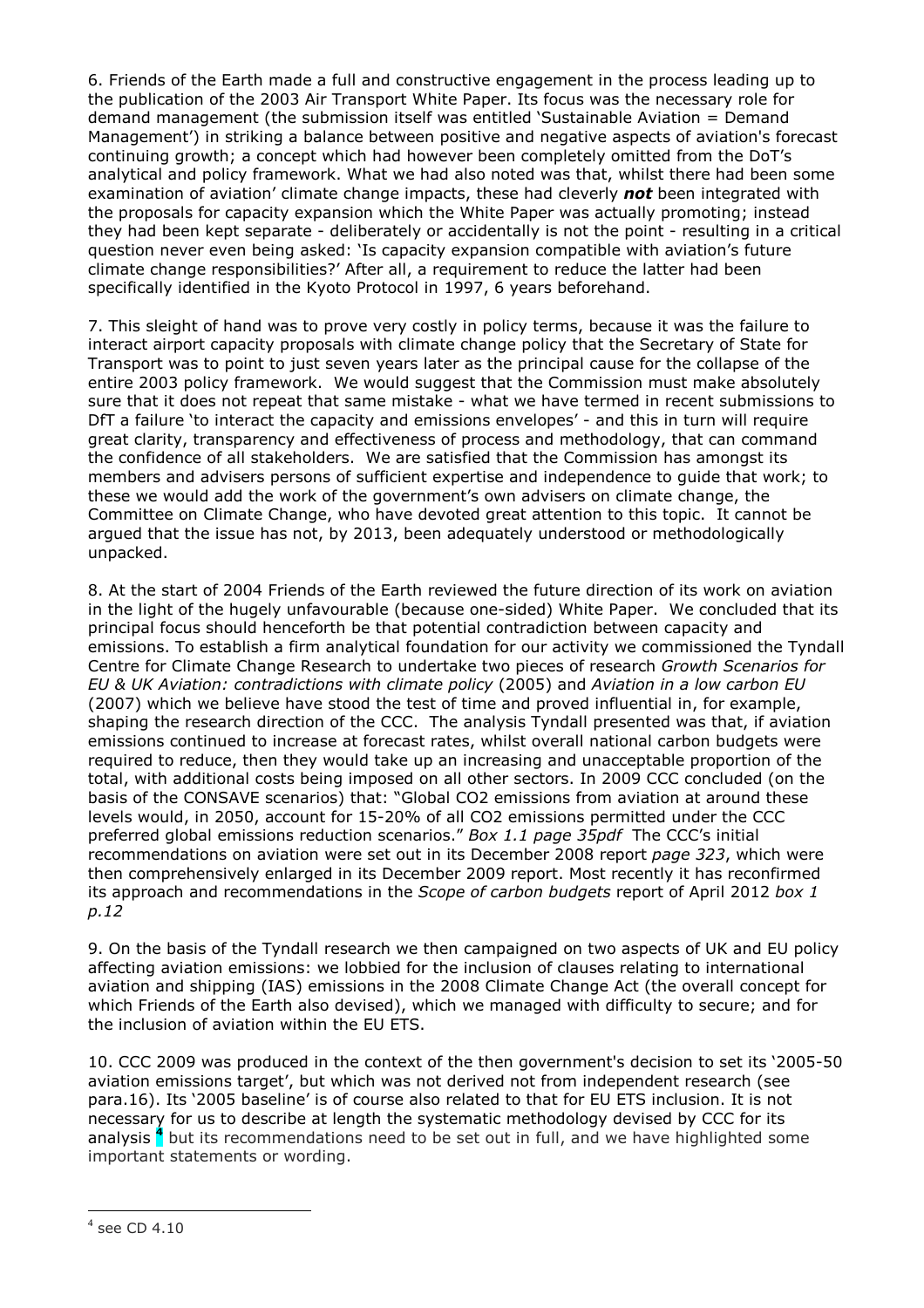#### **Committee on Climate Change conclusions about the relationship between emissions and capacity - 2009**

"The key messages in this chapter are:

• In our Likely scenario, we assume fleet efficiency improvement of 0.8% annually and biofuels penetration of 10% in 2050. Together these would allow meeting the target with demand growth of around 60% in the period to 2050 (e.g. compared to unconstrained demand growth of over 200%).

• Demand growth based on planned capacity expansion, with demand response to the carbon price and opportunities for modal shift could be around 115%. Explicit constraints on demand growth in addition to the carbon price would therefore be required to meet the 2050 target. …. • There are no clear implications of our analysis for specific airports (e.g. Heathrow). The key implication for aviation expansion is that whatever the pattern of capacity development, this should be consistent with constraining demand growth in 2050 to around 60% on 2005 levels if the target is to be achieved." *p.138pdf*

"Meeting the 2050 target that CO2 emissions are no higher than 37.5 MtCO2 is therefore likely to require policy measures to restrain demand which go beyond our central projected carbon price. The policy instruments which could achieve this restraint include a carbon tax on top of the forecast carbon price, *limits to further airport expansion*, and restrictions on the allocation of take-off and landing slots even where airports have the theoretical capacity available. *p.148*

"The prudent assumption on which to base policy today is therefore that reductions in the carbon intensity of air travel will be limited to the reduction of around 35% achieved in the Likely scenario, implying a maximum allowable increase in ATMs of around 55% and a maximum demand increase of around 60%. If faster technology progress is in fact achieved this can be reflected in adjustments in policy over time. *p.150*

"The key implication from our analysis is that *future airport policy* should be designed to be in line with the assumption that total ATMs should not increase by more than about 55% between 2005 and 2050, i.e. from today's level of 2.2 million to no more than around 3.4 million in 2050. This constraint could be consistent with a range of policies as regards capacity expansion at specific airports. *p.151*

"This [ATM] restriction could be achieved through a range of different policies relating to taxes, capacity expansion or slot allocation at specific airports. Optimal decisions on specific airport capacity do not therefore mechanically follow from national aggregate demand, but need to reflect a wide range of other factors such as customer preference, alternatives to air travel, local environmental impact, competition between UK airports and continental hubs, and economic impacts both local and national.

It is not the Committee's role to assess these factors. The Committee's clear conclusion is, however, that the combination of future aviation policies (combining tax, capacity expansion and slot allocation decisions) should be designed to be compatible with a maximum increase in ATMs of about 55% between now and 2050, and that this should continue to be the policy approach until and unless technological developments suggest that any higher figure would be compatible with the emission target." *p.152*

11. In our response to the current government's Sustainable Aviation Framework (SAF) consultation in October 2011 we set out our position on the 2005-50 'target' and associated issues for aviation emissions, as follows: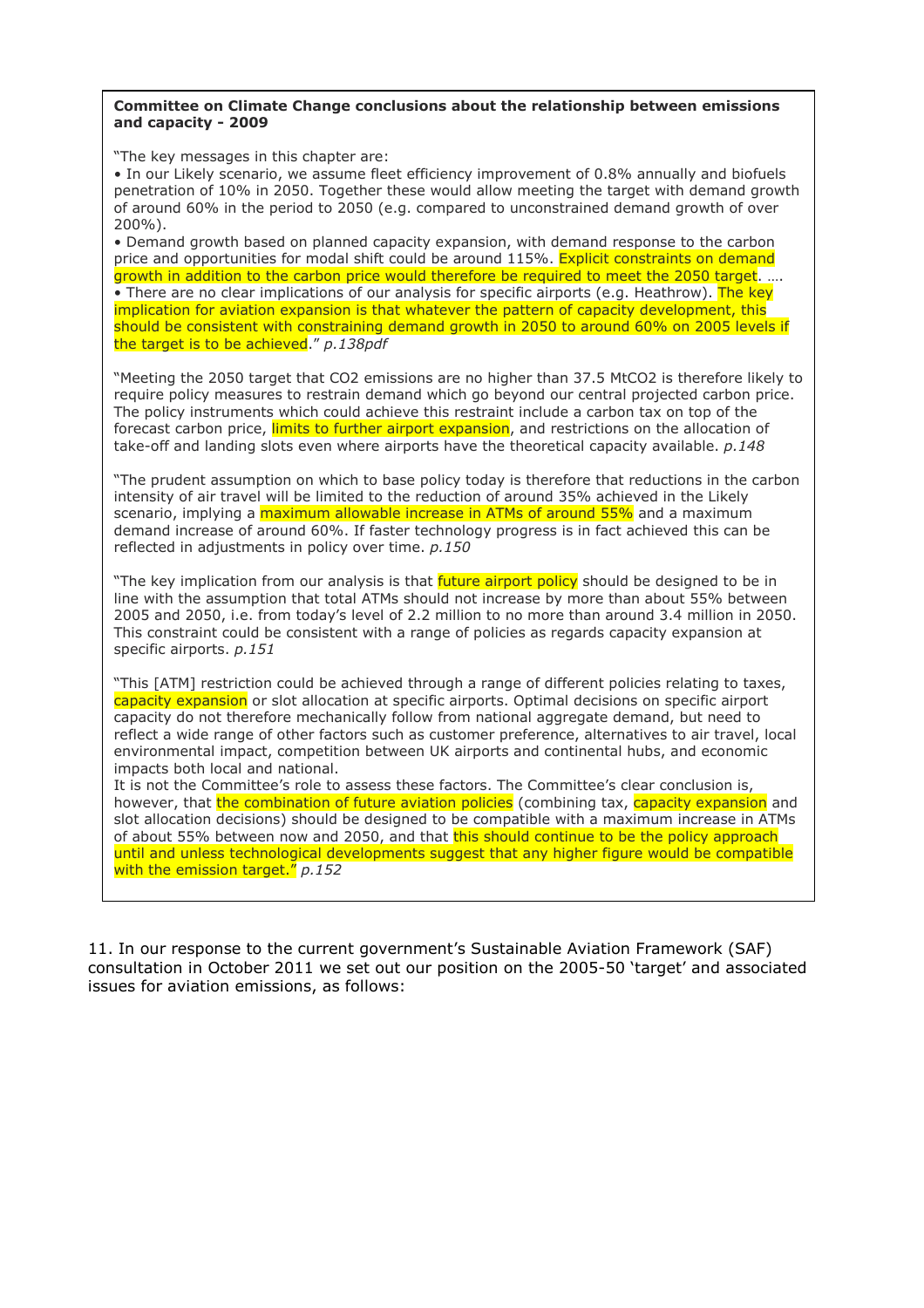*Policy Principles:* the SAF needed to be driven by principles: "*Principle 1* - There needs to be **certainty** in the delivery of its objectives, of which the dominant one is emissions reduction. This is intended to be helpful to all SAF stakeholders and particularly the industry itself. *Principle 2* - The air transport industry should be treated with **equality**, 'neither privileged nor demonised'. *Implication:* That, matching the inclusion of aviation alongside other sectors within the tradeable sector of the EU ETS, aviation emissions should also be formally included within the UK Carbon Budget as already recommended by the Committee on Climate Change. **Principle 3** *-* The framework should be appropriately **constraining** since that is the necessary policy response to both historic and forecast high growth, and to the direction of the industry's business model, when also set against the steep downward trajectory required for all other emissions within the UKCB. *Implication:* In terms of impementation this would mean that aviation emissions across each UK carbon budget period should seek to reduce."

**A) What should be the government's attitude to the previous 2005-50 target?** *FOE conclusion:* Consistent with all three of our principles, the emissions mechanism within the SAF has to pressurise absolute reductions in aviation emissions in relation to a 1990 baseline. The previous 2005-50 target does not do this, cannot be considered sufficiently ambitious, so needs to be replaced.

**B) Should aviation emissions be included within the UK carbon budget?** And related to that: **Does there still need to be a specific aviation emissions target as well?** *FOE conclusion:* Again consistent with all three principles, inclusion of aviation emissions (including the non-CO2 effects) within UKCB would work alongside the parallel inclusion in the ETS already put in place. The unjustified and privileging treatment of the industry would be removed, ensuring efficient allocation of resources. But if an additional aviation-specific target (or intermediate targets) could provide increased certainty to a range of actors this could be debated."

**C) Can an emissions reduction approach based around marginal abatement curves be effective?** *FOE conclusion:* Consistent with our 1st and 3rd Principles, a MAC approach shows promise in identifying to the industry and policy makers alike the types of cost effective action they can take to deliver essential emissions reductions, as long as it can be deployed with sufficient longterm certainty and without inappropriate subsidy, and include all available mechanisms including taxation and capacity constraint. Formally an optimum MAC basket needs to be presented as a 2050 emissions reduction trajectory to be used by government for the purposes of delivery and monitoring."

*FOE overall conclusions on climate change issues:* The MAC exercise has demonstrated that absolute reductions of aviation emissions compared to a baseline can be achieved, and that policy levers to achieve such reductions are readily available (to which fiscal levers should be added). Inclusion of aviation within both the EU ETS and UK carbon budget will accord the industry equal treatment alongside all other sectors. A trajectory for declining aviation emissions to 2050 should also be adopted to replace the previous Government's 2005-2050 target."

**Non-CO2 emissions** [On the advice of the Tyndall Centre reports, Friends of the Earth have not taken account of these emissions in our policy responses] "…on the basis that: 'There is high scientific confidence that the total climate warming effect of aviation is more than that from CO2 emissions alone.' *CCC 2009*… We think it is no longer credible for the government to continue with an overall UK climate change approach which has as its consequence (using 2009 fig. 6.3 b as an illustration …) that 2050 emissions from all other sectors should have to be reduced [still further] from 159 to 85 MtCO2E to allow for aviation emissions (including non-CO2 effects) of 74 MtCO2E - that is taking up 47% of the available UK carbon budget." Therefore the government should "now set what may even be an indicative value for the radiative forcing effect, rather than continuing with the 'wait-and-see' position of the scoping document … But because considerable scientific uncertainty still remains … "Following correspondence with Professor Piers Forster, which has identified the potential for perverse incentives if an RF factor is set too high - e.g an airline could stop making contrails by flying lower and burning more fuel, emitting more CO2 - it might be better if in the first instance a lower RF value such as 1.2 rather than 2 were to be used. This would also assist in making the more important policy step of incorporating the non-CO2 effects in the UK carbon budget."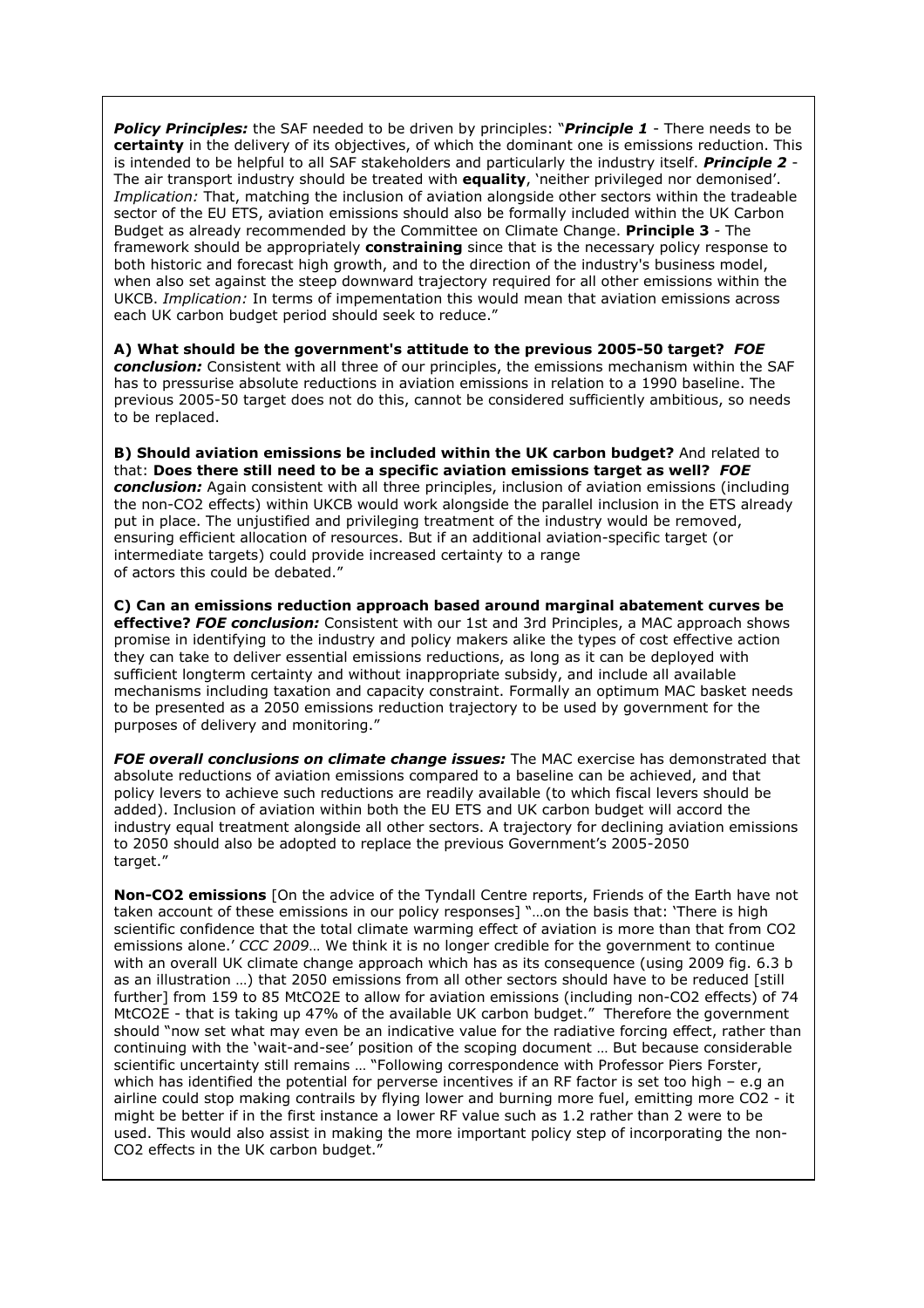12. In terms of developments since that response in 2011, the principal of these are the CCC report of April 2012, providing statutory advice on the scope of the UK carbon budgets; the government response to this of December; and finally the published Aviation Policy Framework (APF) of March 2013. In the meeting with environmental NGOs in October 2012 the DfT confirmed that the Commission, in undertaking its remit, would need to work within the environmental framework set by government policy, and this was indeed confirmed in APF: "The Aviation Policy Framework is an important piece in the jigsaw, setting out the principles which the Commission will take into account in working up its recommendations as it reports later this year and in 2015." *Foreword* 

13. The Commission therefore needs to have identified what the government policy framework has determined as of now concerning the two components that will define the size of any 'emissions envelope' which total UK airports capacity must not breach: (i) the status of the allowance for aviation emissions within the total UK carbon budget to 2050 and (ii) the existence of a quantified emissions target, or alternatively planning assumption, for 2050 and intermediary stages; together with any statements about meeting capacity requirements. Proceeding in reverse order:

- **APF March 2013:** This delegates the review of capacity to the Commission**<sup>5</sup>** , and confirms in practice the overall approach to treating aviation emissions devised by CCC 2009: "The Government does not intend to alter the way in which international aviation and international shipping emissions have been taken into account in carbon budgets 1 to 4" *2.32*, whilst deferring 'making a decision on whether the UK should retain a national emissions target for aviation' to await ICAO/ETS developments *2.35* 

**- Response to CCC Dec 2012:** (Having decided to defer a decision on formal inclusion of aviation emissions within the overall UK carbon budget) "Whilst we will revisit the issue of whether the net carbon account will be revised to include international aviation and shipping when we come to set the fifth carbon budget, Government reaffirms its overall commitment to the 2050 target and recognises that emissions from international aviation and shipping should be treated the same as emissions from all other sectors, in order to reach our long-term climate goals."

**- CCC April 2012:** reaffirmed the approach of CCC 2009, and recommended that including IAS 'in carbon budgets and the 2050 target would provide the most flexible means for meeting the climate objective' (which can be met 'based on currently identified measures and at a cost previously accepted by Parliament'); and that "… As for other key sectors, there should be planning assumptions for longer-term emissions from aviation and shipping. These should be to keep aviation emissions in 2050 broadly at 2005 levels and for shipping emissions around a third below current levels in 2050. The key driver of emissions reductions will be EU or global policies, and should not be UK unilateral approaches ..." *Box 1* 

14. The CCC methodology distinguishes between targets ("Inclusion of IAS emissions in the 2050 target does not require that the UK should set unilateral emissions targets for these sectors, and indeed the CCA does not provide for this" *p.56*), and planning assumptions which 'are required under the Act' and which *inter alia* "are additional factors which should be considered in the context of infrastructure investment (e.g. airport capacity development and possible expansion). *p.57* On the timing of inclusion it states *"*Emissions from international aviation and shipping should be included *now* to provide a clear basis for design of the fifth carbon budget **and supporting policies**" *our emphasis in bold*. In terms of the quantity of aviation emissions that it is assuming: "International aviation emissions should be added at 31 MtCO2e annually (i.e. 155 MtCO2e per five-year budget period), on the basis of the UK's share of emissions from all departing flights under the EU ETS cap for aviation"; table 1 records aviation emissions at 16MtCO2e in 1990, 32MtCO2e in 2010, and then flatlined at 31MtCO2e p.a through to 2027.

<sup>&</sup>lt;sup>5</sup> "In the medium and long term beyond 2020 we recognise that there will be a capacity challenge at all of the biggest airports in the South East of England. There is broad consensus on the importance of maintaining the UK's excellent connectivity over the long term, but currently no consensus on how best to do this. A robust and generally agreed evidence base is needed before a decision can be made on the scale and timing of any requirement for additional capacity to maintain the UK's position as Europe's most important aviation hub. This is why Government established the Airports Commission in 2012." *para.11*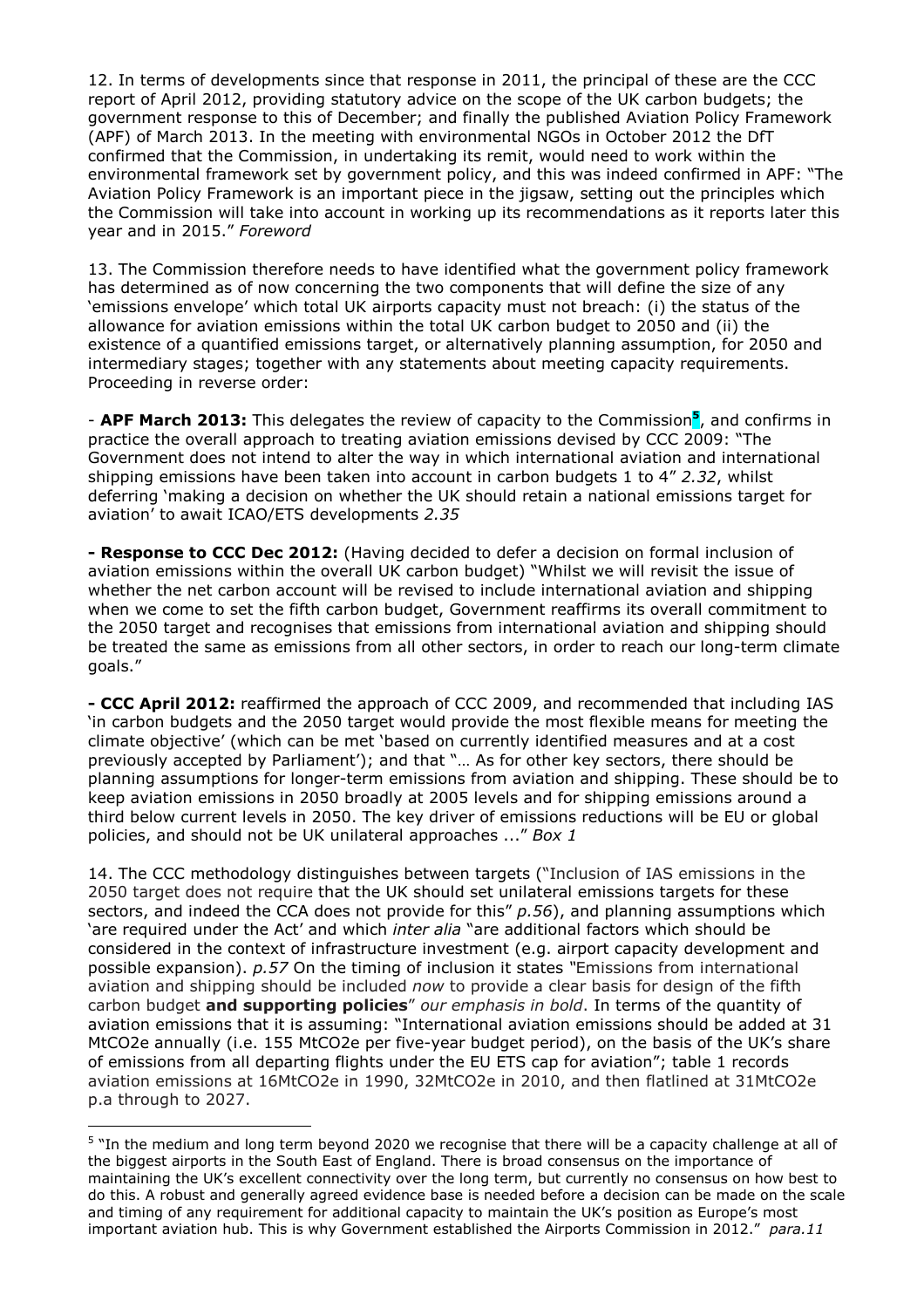15. To summarise: these three documents leave the climate change 'principles which the Commission will take into account' essentially as structured and framed in CCC 2009, notwithstanding that the decision on carbon budget inclusion and a national emissions target has been deferred. CCC 2012 identifies the size of the aviation emissions envelope that should not be exceeded - certainly to 2027, and the logic surely is not after either – which consequently must set a upper limit to airport capacity.

16. There is however one critical qualification that we would make to Friends of the Earth's general support for the CCC methodology and recommendations. CCC did not derive the 2005- 50 emissions baseline/target itself but received it already established from DfT; nor did DfT create it using independent research but simply by translating across some projections taken from the aviation industry's 'sustainable aviation' roadmap, relabelled as a 'target', and with the qualifications attached to those projections also omitted. The wording of the brief given by DfT to the CCC meant that this 'target' was not then subject to critical re-examination to test its validity and, almost by definition, there cannot be a justification from first principles why the level of emissions in 2050 should be exactly the same as at a 2005 baseline. Why not, for example, +/–10%, 20%, 30% or whatever? CCC's 2005-50 emissions planning assumption is in essence a policy device without external justification. We can fully understand why CCC has decided to maintain its support for the assumption through to its 2012 report because it is but one component of its overall UK carbon budget methodology developed from 2008 onwards; there will be overwhelming advantages from its perspective to settling for constraining aviation's 2050 emissions at the same level as 2005.

17. However Friends of the Earth is not bound by the same calculations. We have set out above the emissions figures illustrating the privileged status that has been accorded to aviation: all UK other economic and social UK sectors = **minus 80+%** reductions from 1990, compared to the aviation sector = a 2005 baseline of **1990 +122%** and a 2050 forecast of **1990 +178%**. Furthermore the deferral by Government of the 'inclusion in UK carbon budget' and 'UK aviation target' decisions means that at the moment the sector is still able to lawfully plan to increase its emissions, adding to the cumulative emissions burden every year; whilst the CCC planning assumption will require all other sectors, having achieved the Herculean task of a -80% reduction as it approaches 2050, to undertake a further halving of their emissions in order to accommodate aviation emissions that have soared from in 1990 baseline rather than descended.

18. But opportunities to reduce aviation emissions have been demonstrated. The factors incorporated within the DfT 2013 Low emissions scenario were able to generate an emissions reduction against the Central scenario of 26% (from 47 to 34.7 MtCO2), whilst the CD *5.20 onwards* has noted the effectiveness of the 2011 MAC options, including capacity constraints (3rd in terms of cost effectiveness) which resulted in further substantial potential reductions (see the **appendix** for our detailed comments at that time on the MAC report, pointing out that important financial demand management measures were also excluded from the exercise). Finally CCC has acknowledged the possibility that "… if progress in reducing aviation emissions were to be better than expected, this would allow lower effort and reduced costs in other sectors." CCC *2012 Box 1* 

19. For all these reasons we believe the Commission should: (i) **use the CCC planning assumption set out in** *2012 table 1* **(flatlining emissions after 2010) to provide a trajectory to limit ATM capacity to**; but (ii) also **develop a methodology and conduct sensitivity tests to assess an emissions scenario significantly below that planning assumption** on the grounds that, as CCC has identified, that this will 'allow lower effort and reduced costs in other sectors'. Adopting the quantified CCC trajectory (or its equivalent if the Commission develops a preferred methodology) maintains continuity across to the CCC overall UK carbon budget framework, and would have the effect of ensuring that ATMs/passenger volumes do not grow faster than deployed fuel efficiency improvements can allow. The lower emissions scenario would enable the Commission to demonstrate that it has at least developed and considered this option so that all those other sectors are able to make an *informed* response to scenarios that constrain aviation demand/capacity but provide significant economic benefits elsewhere.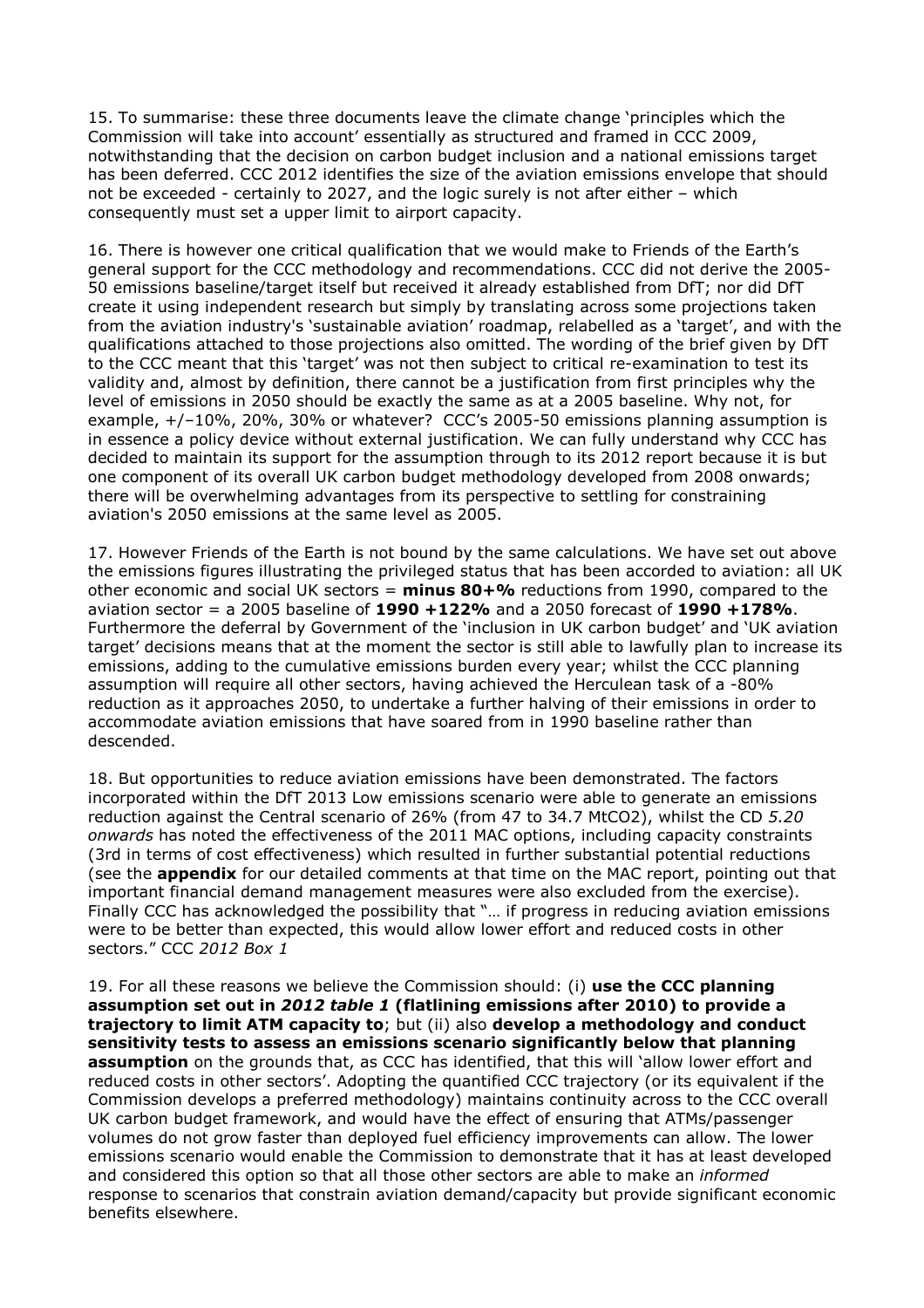20. There is one more development in recent years to identify which is great significance: the breakup of BAA monopoly over the major SE airports, and the moving of Gatwick and Stansted into different ownerships, which has resulted for the first time in very determined competition between them for the more effective use of their existing assets; which has been joined by other airport operators such as Luton and Birmingham. To this operational competition has then been added the political competition reflected most visibly in the explicit and public opposition of the Mayor of London (but also of party manifestos, MPs and local authorities) to Heathrow expansion. What this has done is to introduce a level of complexity into the geometry of the analysis as to 'what additional capacity where?' which ATWP 2003 never had to cope with. What the Commission will have to engage with is the actuality that, whilst there may well be a concerted view in favour of airport expansion *somewhere* in the SE, there will henceforward *never* be an uncontested view *amongst the major airport operators themselves* as to the merits, scale and detailed analysis of where that expansion should be.**<sup>6</sup>** This is a wholly new set of circumstances compared to pre/post 2003. This ought to increase the importance of the 'Do-Minimum' optioneering which the Commission has agreed to undertake.

# **(C) Should the Commission fit airport capacity within an emissions constraint?**

21. The first and so far most important answer to this question is from CCC, with an emphatic - Yes. But, as we have already noted, the CCC emissions 'constraint' is in fact a very generous expansion. The Commission should not be lulled into the pervasive but false 'framing' that an emissions threshold is in some way unfair to the industry because unduly restrictive; in fact it's just the opposite. But at least CCC does set an upper limit to aviation's otherwise unrestrictedly expansionist ambitions.

22. And of course we have noted at the start the views of Secretary of State Philip Hammond that capacity requirements or aspirations had to be brought into balance with climate change exigencies. What now does the government's newly published Aviation Policy Framework say about fitting capacity within an emissions constraint? At *para.2.1* whilst it notes that "Aviation is … likely to make up an increasing proportion of the UK's total greenhouse gas emissions, while other sectors decarbonise more quickly over time" it does not reference any quantified emissions levels which the Commission could adopt, such as CCC *2012 table 1*. Its stated climate change objective is "to ensure that the aviation sector makes a significant and costeffective contribution towards reducing global emissions" *2.4*, which is unhelpfully ambiguous in that the remit of UK government policy cannot encompass the reduction of *global* emissions; it can only effectively operate firstly on the UK emissions and then (via ETS) on those associated with the EU. Paragraph 2.8 is also deceptive because whilst it might be the case that "Action at a global level" might be "the preferred and most effective means by which to reduce emissions". it certainly hasn't proved to be the 'most effective means' upon which the Commission can rely.

Similarly the comment that "Taking action only at a national or regional [i.e EU] level has the potential to create the risk of carbon leakage with passengers travelling via other countries and increasing emissions elsewhere" is only valid if global level action is likely to be significantly effective within the timespan of the Commission's deliberations. We would suggest that this is not likely (as Sir Howard himself noted at the NGO meeting) **<sup>7</sup>** . Finally the section on 'Policy measures: action at a national level' provides no guidance about relating capacity to emissions.

23. APF represented the government's opportunity to provide specific guidance to the Commission about how to approach the capacity/emissions relationship. Because it has **not**  done so in either direction our conclusion is that APF provides no guidance that contradicts the government's and the DfT's general support for the methodological framework developed by CCC 2009. The one qualification to this might be a preference for international over national level action, with its invocation of the potential of carbon leakage, and we will return to that point in our comments on the CD's discussion of that issue.

 $\overline{a}$  $^6$  Reflecting this stalemate the FT has commented: "Expanding Heathrow is the worst solution, except for all the others" 14th May 2013; and the Economist "Britain has many options for providing the extra airport capacity its capital is going to need. Each has drawbacks" 30th March 2013

<sup>&</sup>lt;sup>7</sup> 'UN faces uphill battle to reduce global airline emissions' **Reuters** 16th May 2013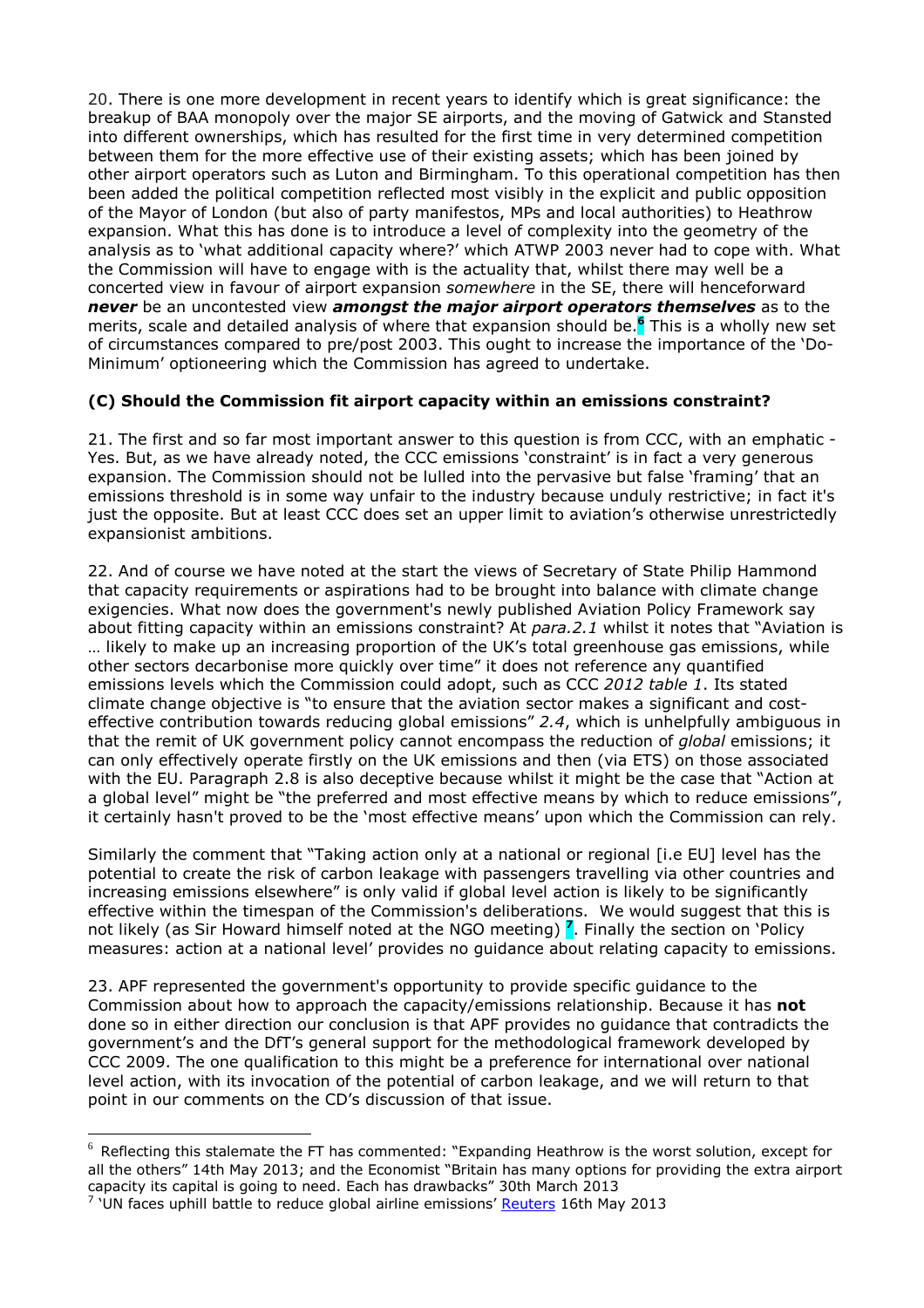24. For all the other policy actors the basic choice is between acknowledging the climate change issue **<sup>8</sup>** , and then – maybe – responding to it in some way; or simply ignoring it. So of the 'super airport' proposals, whereas Foster & Partners make no mention of an obligation to work within an emissions framework <sup>9</sup> it is heartening that both the Mayor of London and Policy Exchange accept this precondition but both also assert that their proposals are consistent with it:

**Mayor of London:** "The Mayor wishes to reaffirm his support for the recommendations made by the independent body that advises the government on climate change. The committee on climate change (CCC) states that 'Given prudent assumptions on likely improvements in fleet fuel efficiency and biofuels penetration, demand growth of around 60% would be compatible with keeping CO2 emissions in 2050 now higher than in 2005" *para 3.1* … "The central case put forward by the committee was that UK-wide our airports can accommodate in the region of 150 million more passengers per annum by 2050 over current levels - whilst still adhering to our emissions commitments. This is compatible with development of a new hub airport" *p.67* **<sup>10</sup>**

**Policy Exchange:** "The government's Committee on Climate Change has said that aviation can expand by 60% to 2050. The CAA report that 2011 saw around 2.2m passenger movements at UK airports. A 60% $*$  rise means a further 1.3m $*$  movements are permissible – far above the additional 370,000 slots that we are providing here. Indeed, if this is the only expansion of runways in the South East, then the South East will take less than its "fair share" of the climate permissible rise in flights. … Total UK aviation growth may need to be controlled, but refusing to build additional runway capacity in the South East – as opposed to say auctioning carbon use economy wide – would be a socially sub-optimal approach to necessary environmental protection." *p.68-69* **<sup>11</sup>**

#### *\*In fact Policy Exchange have used the wrong denominator in this calculation. CCC recommended that ATMs could increase by 55% (not 60%) and therefore the permitted ATM increase is 1.2m (not 1.3m).*

25. Policy Exchange has the more detailed justification so we need to examine its analysis. At first glance its proposition appears reasonable: having noted that the CCC 2009 analysis allowed for a substantial increase (not a *decrease*) in ATMs it advocates that best use would be obtained by allocating less than one third of this headroom to a/the UK hub. The reference sources are the DfT 2013 forecasts, annexes F1-3 which provide ATM 'maximum use' forecasts constrained to the existing runways listed in F3. The 2040 and 2050 columns of annex F3 do indeed indicate that, towards the end of the forecast period, the DfT model is producing unrealistic outputs for the more distant regional airports - e.g Doncaster at 60ATMs rather than 6 at present, Newquay 33 rather than 7, and so on - after the SE runways reach capacity. It is not likely that demand principally arising in the SE will be met in the SW or North.

26. But on closer examination there are at least two weaknesses in the Policy Exchange argument, based on the fact that it is seeking to reallocate now the headroom as it would be at 2050 rather than at an intermediary stage, at say 2030. In the latter situation the DfT forecast for the ATM split between the London airports (only defined as Heathrow, Gatwick, Stansted, Luton, London city) and regional airports is as follows:

|          | 2010<br><b>ATMs</b> | 2010 share<br>$\%$ | 2030<br><b>ATMs</b> | 2030 share<br>$\%$ | Increase<br>2010-30 |
|----------|---------------------|--------------------|---------------------|--------------------|---------------------|
| London   | 1.014m              | 51%                | 1.266m              | 47%                | 0.252m<br>$+24.9%$  |
| Regional | 0.975m              | 49%                | 1.413m              | 53%                | 0.438m<br>$+44.9%$  |
| Total    | 1.989m              |                    | 2.679m              |                    | 0.690m<br>$+34.7%$  |

*Source: DfT 2013 forecasts, annexes F2*

 $\overline{a}$  $8$  For example the Economist does : "The commission is busying itself looking at various issues, such as the overall economic case for expansion and ways of expanding air traffic without too great a greenhousegas burden." *op. cit.*  9

*Thames Hub vision* p.20

<sup>10</sup> *Mayor's response to the draft Aviation Policy Framework* 2012

<sup>11</sup> *Bigger and Quieter* Policy Exchange 2012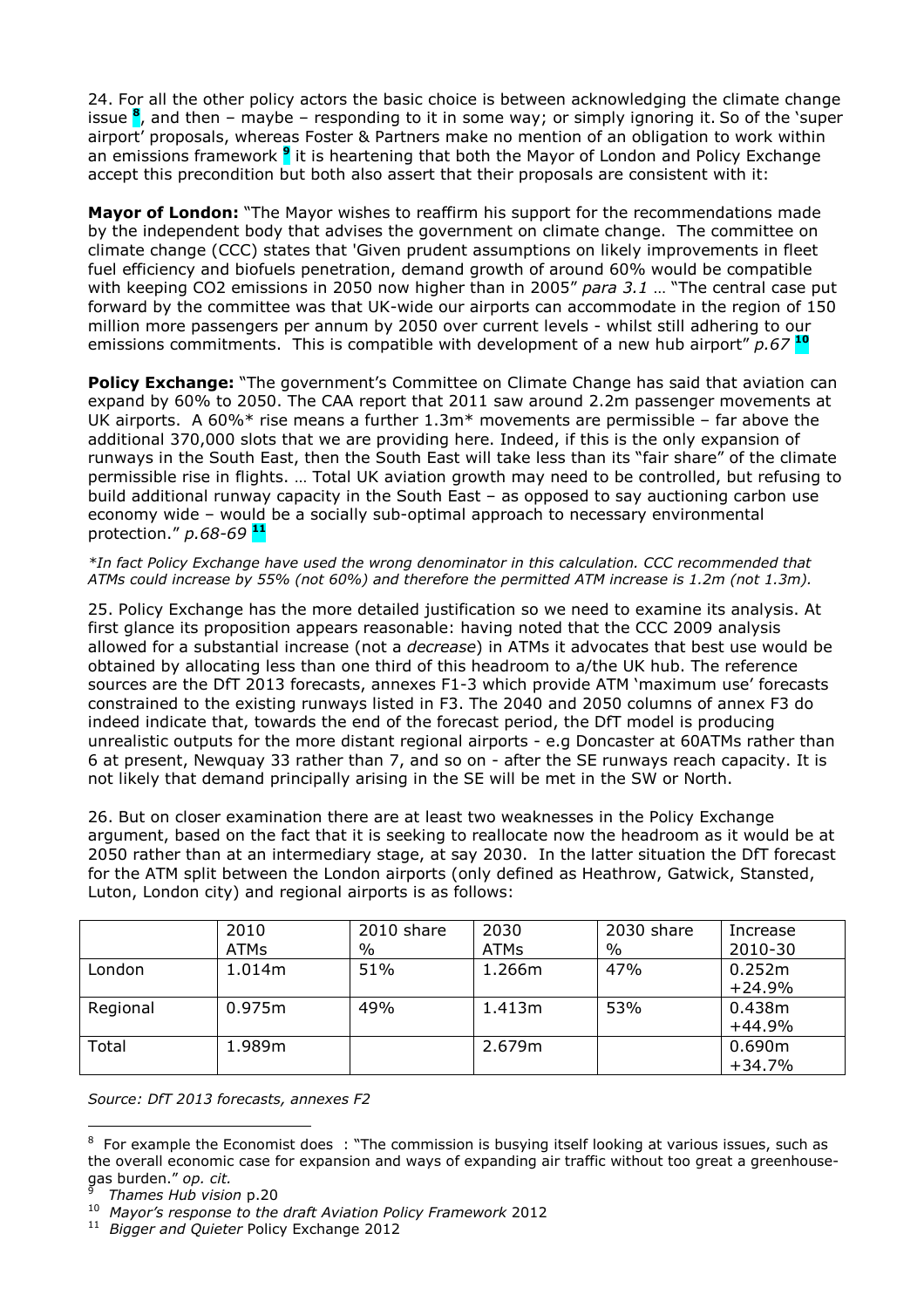(i) But of the 0.25m ATM increase for the London airports, 100% is at the four airports other than Heathrow, who have already indicated their intention to take market share from Heathrow and therefore will not concede any reallocation to Heathrow.

(ii) Similarly it seems highly likely that the major regional airports (i.e Birmingham, Bristol, East Midlands, Leeds/Bradford, Liverpool, Manchester, Newcastle), the principal Welsh and Scottish airports, and thirdly airports in the Greater SE such as Bournemouth, will equally be unwilling to concede a reallocation of ATM headroom to London airports generally; nor could such a reallocation proposal be justified up to 2030. Instead arguments of 'best use of existing regional assets' **<sup>12</sup>** and 'rebalancing the UK economy' would prevail, including over claims that London is being deprived its 'fair share' of the growth!

28. So at least up to a 2030 horizon - by which time 0.7m of the 1.2m ATM headroom (or nearly 60%) identified by CCC 2009 will have been 'claimed' by the forecast growth of airports other than an existing or new London hub - there seems little to no scope for an expanding existing/new UK hub to make a pre-emptive grab for the ATM/emissions headroom available to that point. All those other airports would most vigorously contest that attempted pre-emption. After 2030, and particularly after 2040, the argument for the more remote regional airports that they would be able to make to make effective use of the ATM/emissions headroom suggested by the DfT forecasts becomes less convincing, but to make a decision now (the 2015 decision point) that the existing/new UK hub on its own should be sanctioned to take possession of almost all the remaining headroom for the 2030-50 period would surely be premature.

29. Our **conclusion** is that the Mayor of London and Policy Exchange were right to locate their airport expansion proposals *within* an emissions envelope, and were right also to accept a CCC 2009 type assessment framework; but that they have not made a robust claim (certainly up until 2030, and probably beyond) on the emissions headroom that CCC also identified. Other 'super airport' proponents such as Foster, who have just ignored this issue, must carry even less weight.

30. Looking at the same issue from another perspective, that of the '*future capacity challenge'* as APF terms it, and which it defines as (i) *'*Our major airports face a medium- and longer-term capacity and connectivity challenge which the Government must tackle' and (ii) 'Heathrow is operating to its capacity today. Gatwick is forecast to be full in the 2020s and Stansted, which today has considerable spare capacity, is forecast to be full by the early 2030s' *page 7*, the Friends of the Earth's response has to be the same: that the high 'propensity to fly' that is exhibited in London and the SE **<sup>13</sup>** – with the UK propensity in turn being towards the top of the global league table - has to be accommodated within emissions constraints. To achieve a new balance between supply and demand, and demand and emissions, will require the application of both supply and demand management, particularly by price, and best use of existing assets within environmental limits.

31. Going beyond particular capacity proposals, there are again variations within the 'proexpansion' camp as to their acceptance of the CCC approach. The supportive position of Birmingham Airport for example illustrates the importance of the Commission utilising a comprehensive analysis framework, encompassing future load factors etc (as SSE have previously spotlighted):

"Birmingham Airport supports the target established by the UK Committee on Climate Change (CCC) to restrict aviation emissions to 50% of their 2005 levels by 2050. *[FOE: this has misquoted the CCC numbers; the figure should be 100%]* The UK CCC estimates that the UK could cater for an additional 60% increase in Air Traffic Movements (ATMs) without surpassing its CO2 emissions target. This does not represent a passenger number, which would depend on issues such as the load factor on each ATM. The next generation of aircraft, the Airbus 350/380 and Boeing Dreamliner 787, demonstrate that technological improvements are advancing sufficiently quickly to suggest that a 60% increase would allow the UK to remain internationally

 $\overline{a}$ <sup>12</sup> "The Government wants to see the best use of existing airport capacity." APF *1.24*

<sup>13</sup> CAA *UK Airports Market - General Context* 2011 para.8.7 "It appears that London"s higher overall propensity to fly is mainly explained by a much higher propensity to fly for VFR purposes, and by a higher propensity to fly for business."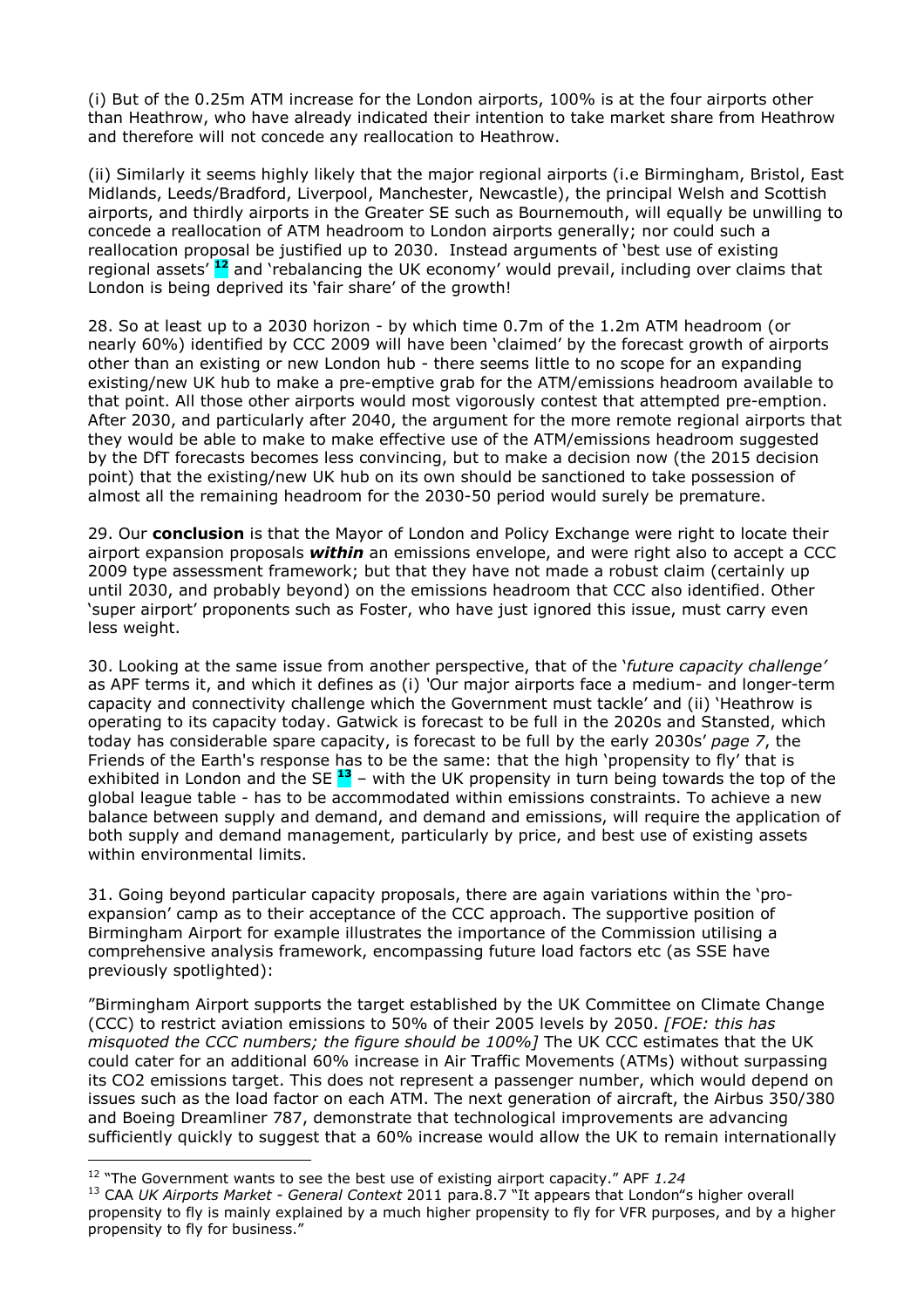l

32. On the other hand the recently published Transport Committee report on Aviation Strategy is an object lesson, this time from a policy commentator, in how *not* to relate the capacity and climate change issues to each other:

*- Climate Change:* Despite having identified the right starting point (the CCC 2009 conclusion cited above) *TC report para.37* the Committee have not then been prepared to follow and confront its logic – and they also chose not to take evidence from CCC – and therefore have in practice been required to ignore it. Instead they have substituted a 'diversionary' line of enquiry which suggested that failure to provide additional capacity in the UK might result in increased emissions arising from the use of foreign hubs. Despite being reminded by Friends of the Earth in our evidence session *TC 38 and Q217* that they would need to model and quantify this possible effect in order to stand up that proposition, the Committee have failed to do so. Finally their 'non-conclusion' on climate change *TC 40* ("… We therefore consider that an increase in capacity will be necessary to accommodate sustainable aviation growth. We recommend that any future plans for increased aviation capacity take into account progress on global initiatives to deal with emissions.") attempts to marginalise and defer what ought have been a/the critical determinant for their assessment. Their recommendation supporting reduction or abolition of APD *TC 105* would result in actual increase to particularly longhaul emissions.

*Capacity:* Thus released from any constraint to relate emissions to capacity the Committee resumed their established 'pro-expansion' stance with general support for options at Gatwick *para.72*, Stansted and Luton *74*, a two hub system *75*, but above all Heathrow – either 3 or 4 runway scenarios *73, 76-77* By following the flawed approach that developed ATWP 2003 the Committee has unsurprisingly reinvented its conclusion as well: in favour of Heathrow, but also more general SE expansion. They at least have not learnt the 'Hammond' lesson.

33. **Conclusion:** There is wide ranging support even with the aviation industry for the CCC 2009 framework. The methodology to relate capacity to emissions established by CCC 2009 is we judge the only contender for the Commission to take as its starting point, and has not been contested by Govt who in fact support its outputs; unless that is the Commission wishes to propose an alternative approach. So does the consultation document do this?

## **(D) Comments on the Commission's consultation document**

34. At the meeting between Sir Howard Davies and environmental NGOs on April Friends of the Earth suggested that the approach of the CD is undermined by **a fundamental uncertainty – at present – as to the methodology that the Commission will be using to analyse the relationship between emissions and capacity**, and we asked a number of questions seeking an explanation, and which need to be addressed to overcome that uncertainty. By contrast we commented that the methodology of CCC 2009 is admirably clear in creating a structural framework that has been able to derive results for a policy outcome that sets a quantified value to that relationship.

35. The questions we asked in order to understand what the Commission's proposed methodology might be were:

i) Does the Commission accept that UK emissions ceilings/targets will need to constrain airport capacity expansion, at some quantified level? *Context for the question: the CD is silent on the requirement to define the emissions/capacity relationship, at a quantified level.* 

ii) What is the identified object of the Commission's analysis: a reduction in UK or alternatively global emissions? *Context: the CD appears to have responded to the ambiguity in APF about a preference for international over national level action, so needs to clarify its UK-oriented policy emissions objective.* 

iii) Are you following the established CCC 2009 methodology (relating an aviation emissions

<sup>&</sup>lt;sup>14</sup> Wider growth, Wider connectivity Birmingham Airport's response to the Department for Transport's Draft *Aviation Policy Framework* para.3.2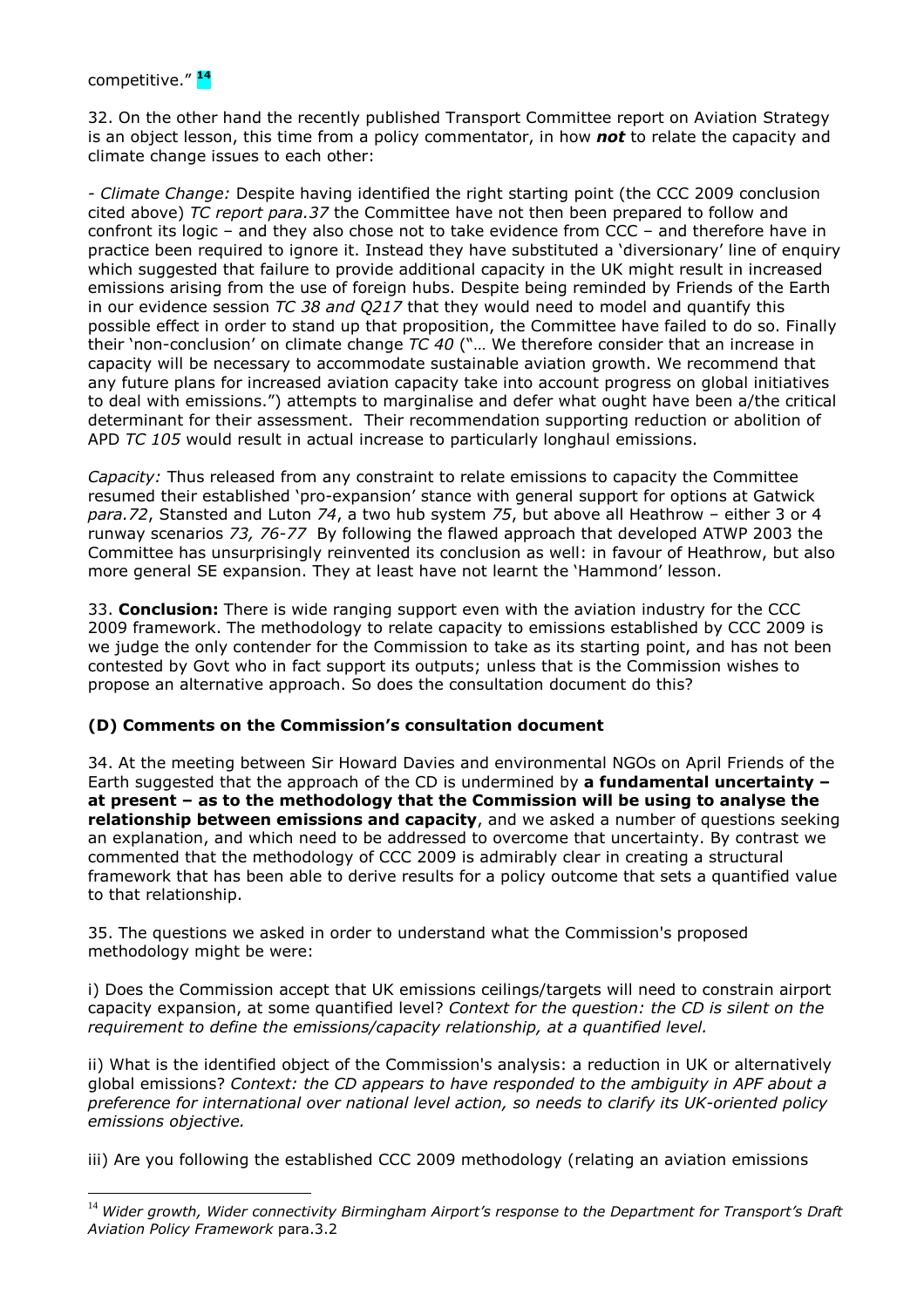ceiling to capacity) or another one? *Context: the CD is silent about both the CCC 2009 and its own proposed methodology.*

iv) Will the Commission's methodology be demonstrably compatible with the Climate Change Act 2008 and the CCC approach to carbon budgets? *Context: the Commission needs to define at the outset whether it accepts these starting points, from which CCC subsequently proceeded to develop its own methodology.*

v) Is it clear what is the 2050 emissions target for aviation, and a 2013-50 emissions trajectory, that the Commission is working within? *Context: the CD is silent on its approach to these two critical quantities*.

vi) Do you intend to undertake further modelling relating to emissions and airports capacity? *Context: Once the Commission has defined its methodology, or alternatively if it chooses to follow that of CCC 2009, it will require very significant modelling activity to the same level as allowed CCC to set the quantified relationship between capacity/ATMs and emissions levels.* 

36. By formulating these questions we are not assuming that there are particular 'given' answers to them. As just one example, in paragraphs 5.4 onwards the CD appears to want to test the argument that capacity constraints in the UK might possibly cause global (NB not UK) emissions to actually increase. In theory that is a legitimate line of inquiry (but see paragraph 40 below). We are simply requesting the Commission to ensure that the methodology it adopts leaves no doubt as to the answer to these questions, and is at least as effective as that of CCC 2009.

37. In response it was indicated at the meeting that it was not the intention of the CD to set out its intended methodology - but was rather raising a range of issues for discussion - and that this will be set out at a next stage (presumably not long delayed?). So we do know that this critical task remains to be undertaken; and our entire submission is intended to assist in that process. The implication must be that once the Commission's emissions/capacity methodology has been identified then it will be subject to further consultation or discussion. We accept this sequential approach as long as clear answers about methodology are provided sooner rather than later, and that there is a further opportunity to comment on the intended approach.

38. This methodological uncertainty is the reason why at the NGO meeting we suggested that the CD is the weakest so far of the Commission's consultation documents. Whilst summarising the CCC methodology (*4.10* onwards) and noting that "Under the 'likely' scenario, a 60% increase in passengers by 2050, relative to the 2005 baseline, would be compatible with the aviation sector emissions target" there is no reference to or discussion of the consequent ATM/capacity limits and what those might represent for future capacity provision. It should have referenced the CCC methodology and recommendations but it does not.**<sup>15</sup>** However *4.15* does 'highlight the need for the Commission to build an understanding how the DfT and CCC carbon constrained forecasts relate to each other'.

39. Chapter 5 implies by its title 'aviation emissions and airport capacity constraints' that it will be addressing this relationship but in fact it does not. And - maybe picking up the lead from APF *2.8* it mis-states the test to be analysed - "… it has been suggested that capacity constraints might either have no effect on **global** emissions…" *5.1 our emphasis* - because the primary locus and objective for UK policy is UK emissions, not global emissions. The CCC framework is applied to the former, not the latter, and so should the Commission's. A policy objective focussed on changes to global emissions would not be consistent with the Climate Change Act clause 30.

40. Indicating an apparent direction of travel that same sentence continues: "… or could even be counterproductive, if constraints at UK airports cause flights and their associated emissions

<sup>&</sup>lt;sup>15</sup> CD 4.9 states "The [CCC] model has not been updated since and as a consequence the assumptions used (for example around economic growth and oil prices) are now out of date. This means that the results are not directly comparable to the latest DfT forecasts, but the methodology is discussed here as a useful comparator to the DfT approach". This still leaves the Commission's attitude to the CCC methodology unclear – we would suggest that CCC be commissioned to revisit its methodology and suggest any improvements – but its need for new modelling is underlined.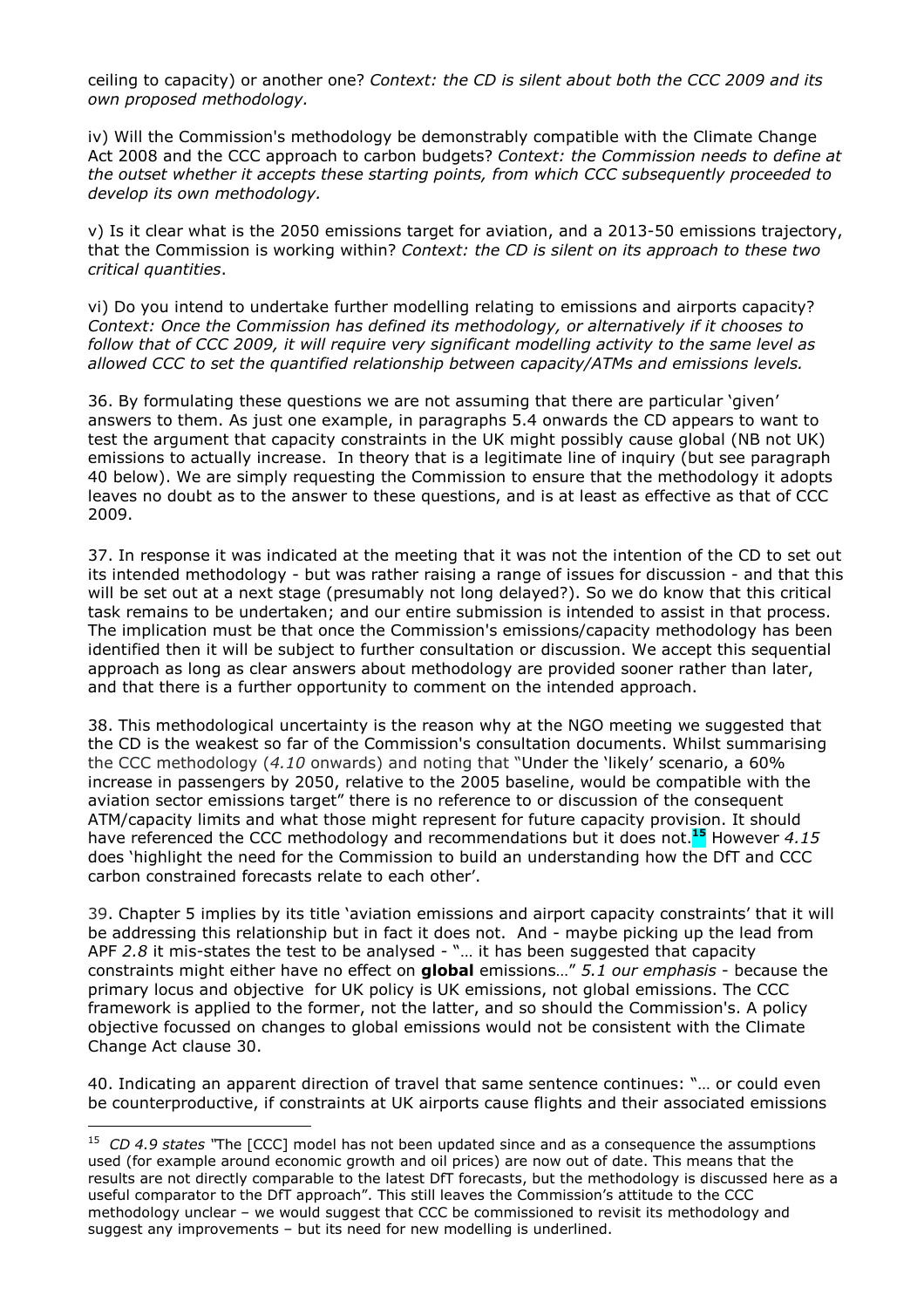to be displaced to overseas airports (so-called emissions 'leakage')", and the substantive and new analysis presented in this section of the CD elaborates an emissions leakage argument *paragraphs 5.4 onwards* We believe this to be an analytical diversion for the following reasons:

(i) Generally, if leakage arguments had been used by other industries, or economies in general, then the Kyoto Protocol itself would not have proceeded. The Kyoto framework does not encompass leakage impacts of global emissions as a whole, or as they affect national accounts; rather it requires countries to act upon their own sectoral emissions.

(ii) the Commission's leakage hypothesis is stated at 5.4 in only a partial form: "Emissions savings from UK aviation, whether due to capacity constraints or other factors, would contribute towards a UK-specific aviation emissions reduction target. Where this results from the displacement of flights to overseas airports, it could potentially be at the expense of emissions 'leakage' to other countries." Firstly rather than formally stating a hypothesis, it is instead merely implied (along with figure 5.2) that *therefore* increasing UK capacity could reduce global emissions (i.e not UK emissions). By not openly setting out the full hypothesis its apparent paradox is not confronted, or its contradiction with a *UK* emissions reduction objective revealed.

Secondly, in the situation where, say, both UK and the Netherlands were controlling their 'country-specific aviation emissions reduction target' then displacement could take place in either direction. If leakage occurred in the direction Netherlands > UK then the UK would apply appropriate constraints; and vice versa if it was in the opposite direction. So the proper policy response, even in this case of emissions displaceable across national boundaries, remains that of the Kyoto: managed national accounts/budgets.

(iii) the potential of identifying the wrong policy objective (as above) to misdirect the analysis become clear in CD *5.6*: "… so we will need to understand the potential implications of UK airport capacity for global aviation emissions under a range of scenarios" – and see also *5.10, 5.16*. The Commission should be testing capacity scenarios against **UK** emissions outcomes **not** global ones.

(iv) Whilst it is the case that CCC 2012 itself expresses concerns about the potential for 'perverse outcomes or leakage' **<sup>16</sup>** we have to remember that this is CCC contrasting alternative approaches for *reducing emissions*, not for setting *capacity policy* (let alone taking an approach that might justify more capacity). This indeed would be the sort of perverse outcome they are warning against.

(v) Once CCC introduce ETS into the equation the problem has in essence been dealt with ("risk of leakage associated with EU ETS is very limited"), and their hubbing analysis is consequently also at the EU level ("Although there is the possibility that EU hubbing between America and Asia could be displaced, this relates only to about 1% of total EU traffic …"). The CD acknowledges this point at 5.5.

(vi) The Commission's own analysis does not substantiate a 'leakage' case because whilst 5.14 states*: "*Note that, in 2030, total 'leakage' exceeds the apparent carbon saving, implying that at this point capacity constraints are actually acting to increase global emissions" this is only at the 2030 'snapshot' ('..for a period around 2030 ..'): not before in 2020, or after in 2040 or 2050, or indeed after 2050 either *5.16* There would also need to be a graph presentation of claimed leakage (rather than the snapshot table presentation of 5.1) so that the cumulative area 'under the graph' could be assessed, whilst the nett position between the total UK aviation emissions and leaked emissions should to be presented. As we said in para.32 about the Transport Committee's attempt to float the same argument - that 'they would need to model and quantify this possible effect in order to stand up that proposition [but] the Committee have failed to do so' – the CD does at least recognise the need to substantiate this scenario with a nett emissions calculation; so far however this doesn't support its validity.

<sup>&</sup>lt;sup>16</sup> CCC Statutory Advice of April 2012 "We were very clear in our 2008 report on carbon budgets and the 2050 target that the appropriate approaches to reducing international aviation and shipping emissions are at the global, or possibly EU, level rather than unilateral at the UK level. A UK unilateral approach would have limited impact reducing emissions and could result in perverse outcomes or leakage, given the specific characteristics of these sectors" *page 55*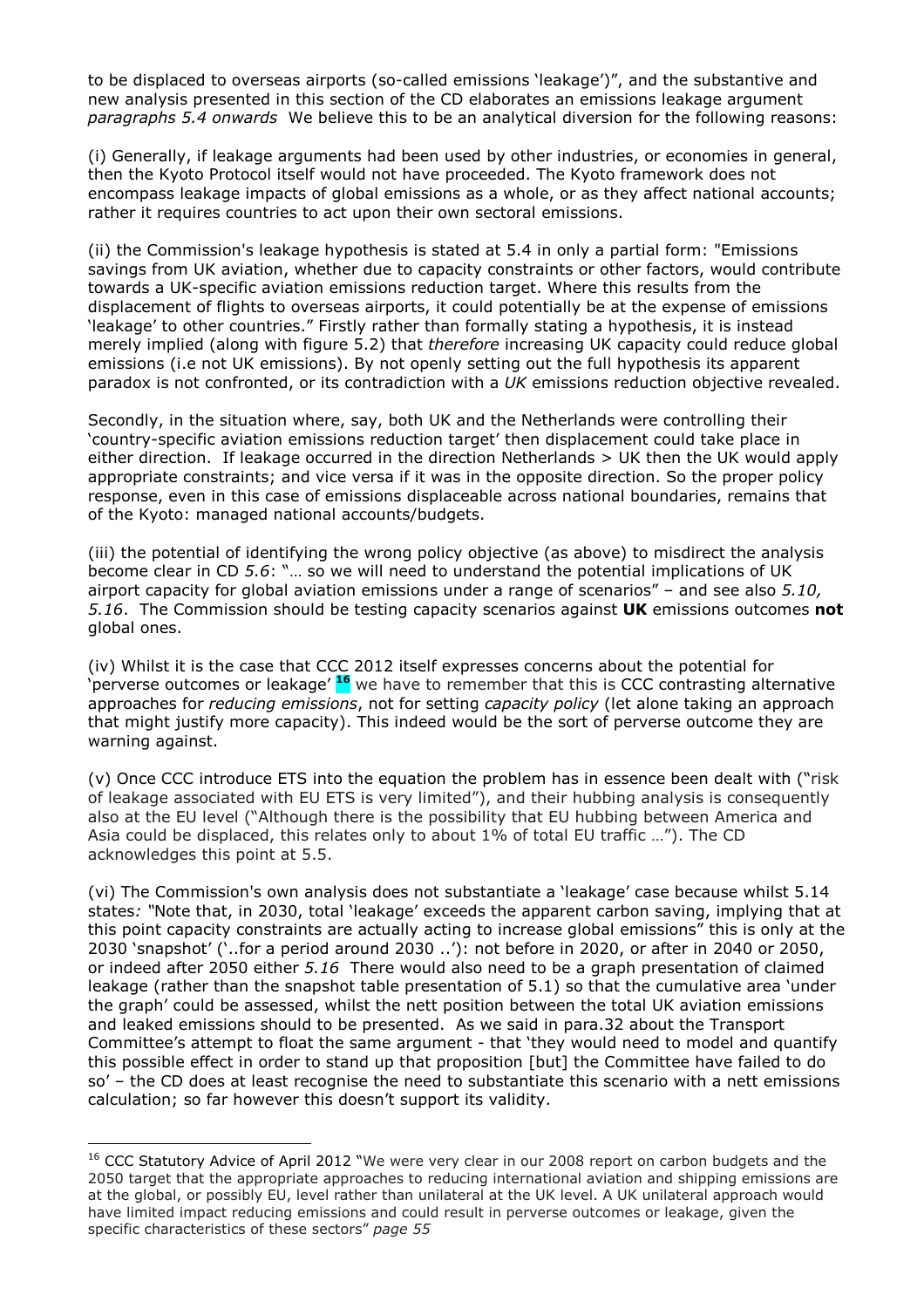41. So we believe that the CD has misappropriated and then inverted the 'leakage' argument, and also applied the wrong emissions objective (global rather than UK) with a potential perverse consequence; that a CCC analysis prepared for the purposes of constraining emissions could be misused to justify increased UK capacity and consequently emissions. We understand that there are further discussions about to be had with AEF on this topic; if anything further emerges we will comment thereon.

42. There is another example of this inverted approach in the subheading on page 28: surely 'Other potential carbon implications of capacity constraints' ought really to read 'Other potential **capacity** implications of **carbon** constraints'. There is in fact no substantive treatment of the latter concept anywhere in the CD.

43. As further comments on the detail of chapter 5, and on some other points elsewhere in the CD:

(i) figure 5.2 the CD shows constrained emissions in 2050 at 47MtCO2, and unconstrained emissions at 49; clearly hugely in excess of the CCC 2012 annual carbon budget inclusion of 31MtCO2e *table 1*. The latter is a nett emissions allowance so could be exceeded by purchasing allowances; but the CCC view about the advisability of this is very clear: "over-reliance on credits should be avoided in the long term, as these are likely only to be available at very high cost." *2012, page 39* For the purposes of its long-term planning of capacity the Commission should not rely on catering for emissions levels so much in excess of the CCC carbon budget assumption, yet that's the implication of this figure.

(ii) Non-CO2 emissions *4.18*: as mentioned earlier Friends of the Earth themselves sought some advice from Professor Forster on this issue and his presence as a Commission adviser will ensure it takes the most expert and appropriate approach.

(iii) Future carbon price *4.20*: the intended sensitivity tests are welcomed because we are aware of the industry view (via York Aviation) that 'assuming that the EU Emissions Trading Scheme will lead to an increasing level of carbon costs is highly contestable.' **<sup>17</sup>** This tends to be supported by the DfT view of the minimal restraint that is applied by future carbon costs and even the recent substantial increases to longhaul APD **<sup>18</sup>** We can't anticipate the outcome of the tests but the lower the anticipated future cost, the greater the emissions and/or capacity constraint that will need to be applied.

(iv) *CD 2.7* only quantifies the proportion of aviation emissions within the UK GHG budget today, and not at future dates/2050; the same is the case for global emissions in *2.12*. By contrast CCC ensures that it is the (ever-increasing) proportion at future dates that is the focus of its analysis. Seeing that the airport infrastructure the Commission will be reviewing will have a longterm impact even beyond 2050 it needs to make it apparent that its primary concern is future emissions levels.

(v) Whilst the CD does reference the CCC conclusions as to the level of demand that can be accommodated within carbon budgets ("Analysis undertaken by the CCC … suggested that demand growth of around 60% between 2005 and 2050 was compatible with that target …" *3.17*) it doesn't even mention let alone encompass the parallel conclusion as to ATM – and therefore capacity - limits, despite having a chapter devoted to 'airport capacity constraints'. This is an oversight that we're afraid might inspire suspicions, and is just one of the reasons why Chapter 5 is in fact a considerable disappointment.

44. Also omitted is a discussion of how the Commission will treat and incorporate the rising future emissions that will be generated as *already* consented capacity is progressively more utilised (an issue we have already alluded to in paras.27-28). The significance of this issue can be illustrated with reference to the DfT 2050 ATM forecasts, which project total movements at 3.768m, thus already exceeding the CCC 2009 threshold of 3.4m by 11% **<sup>19</sup>**. But the DfT

<sup>17</sup> *Birmingham Airport submission to Commission on forecasting* 3.2.2

<sup>18</sup> DfT 2013 forecasts *figure 8.2* and footnote: 'Effects attributed to changes in APD and airline costs are negligible.'

 $19$  "The maximum increase in ATMs compatible with the emissions target is around 3.4 million per year in 2050 compared to around 2.2 million per year in 2005." *CCC 2009* p.12pdf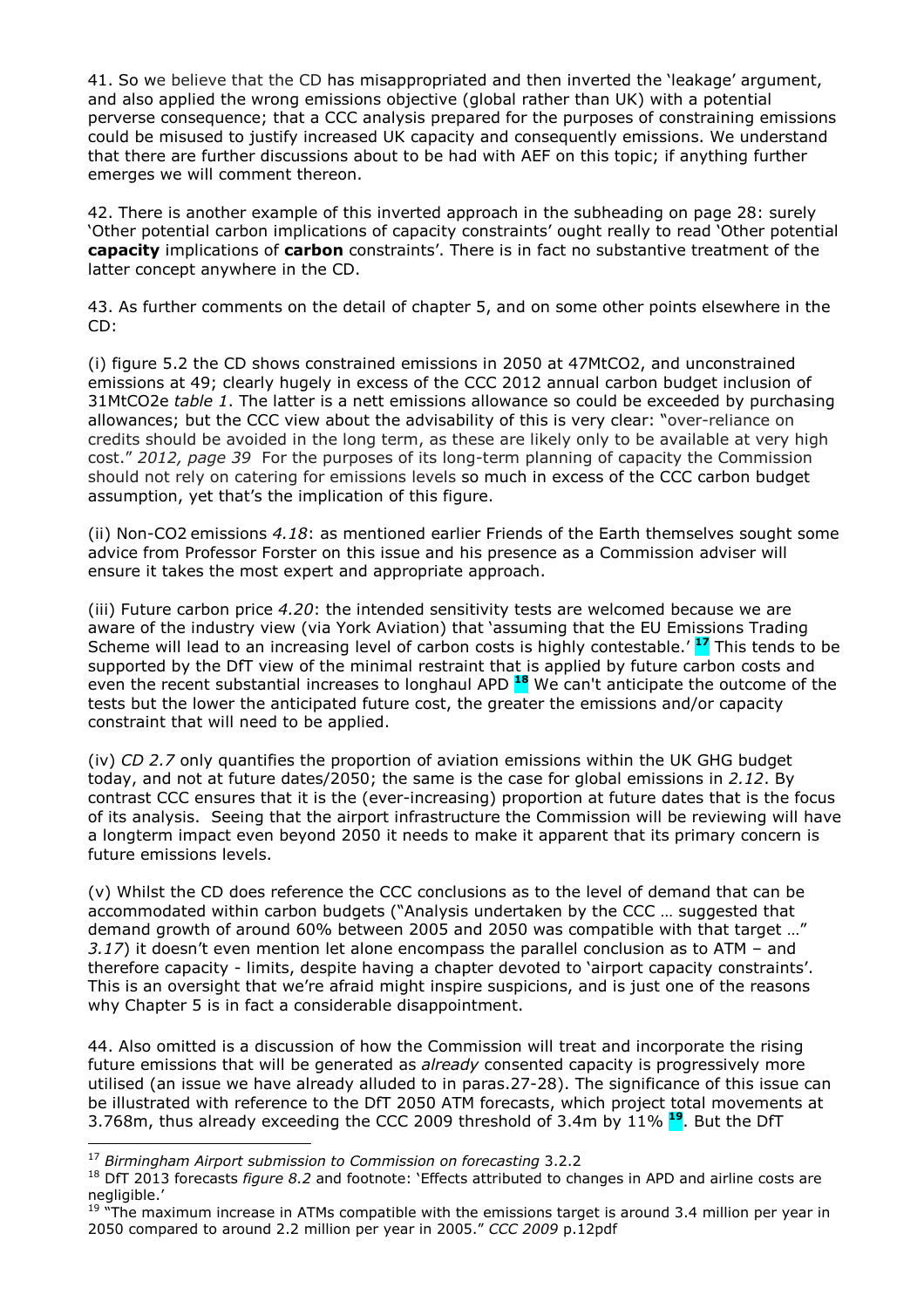forecast is for 'Modelled results from s02 scenario (**maximum use of existing runways**)' **<sup>20</sup>** (*our emphasis* those runways being listed in Annex F3), implying that at the macro level - and assuming that the Commission *does* accept the CCC +55% ATMs threshold - then the 2013 forecasts **would not be compatible with the provision of** *any* **additional capacity/ runways.**

45. The consultation document should have presented this analysis and commented on it, but it doesn't. There is an apparent fundamental conflict between (the growing use of) existing airports and new capacity/entrants. Even if – as we noted above *para.25* – the DfT model allocations start to lose credibility around 2040, at that date it's still projecting ATMs at 3.146m or 93% of the CCC threshold (and 2.679m and 79% in 2030).

46. So the Commission will need in its methodology to identify:

- how it intends to deal with emissions arising from increased use of existing and already consented airport/runway capacity. Unlike an entirely new airport, no planning permissions will be required if there is already substantial vacant runway capacity (e.g. as at Stansted or Manchester, and at most other regional airports), or alternatively where a new terminal - which will require permission - cannot necessarily be rejected determination on grounds of its impact on ATMs or passenger levels. The Commission will somehow have to quantify the amount of available existing capacity that is likely to come into use over the future period, and

- the mechanisms by which government can manage the increment from existing capacity so that total capacity (existing + new) remains within an emissions threshold. We're not aware of any policy discussion as to how that would be done. Examples could be: any new slots are only released into use at a rate that ensures total aviation emissions stay flat or drop; or flanking measures are used to prevent perverse increases in emissions e.g. short haul slots becoming long haul ones, these flanking measures to be directly linked to passenger-kms or emissions; and so on.

47. Since the APF envisages some role for the Commission in shaping the planning framework as it relates to airports **<sup>21</sup>** we should provide some comments on that, because of its connection and interaction with capacity increments.

The ATWP 2003 framework was locationally specific, and was intended to be used by airport developers to require that expansion proposals of a particular size be supported by a local planning authority. No total national upper limit on additional capacity was set, and the implication was that proposals will be brought forward on a 'first come, first approved' basis until such time as either the policy framework or market indicated that no further capacity additions were required. The 2013 Aviation Policy Framework on the other hand is deliberately non-locationally specific, which we must assume**<sup>22</sup>** means in practice that individual airport operators are at liberty to bring forward planning applications of any description or size, at any time, and within whatever are relevant criteria in the APF.

48. Although APF does not state this explicitly, it is now the responsibility of local planning authorities, presumably in *or* adjacent to every conceivable location where an existing airport might be expanded, an existing non-civil use runway converted, or a new airport proposed (for example the LPAs covering the area of the possible new airports at White Waltham in Berkshire, near Maidenhead/Bracknell, or at Haddenham in Aylesbury Vale, Buckinghamshire that are apparently identified in *Heathrow 2025, Masterplan Options & Indicative Layouts* - see *Evening Standard* 3rd May 2013) to include in their local plans policies relating to such provision. Presumably any proposal for increased capacity – including terminals, or 'military to civil use' conversion (the last of these was Doncaster Finningley) - could be brought forward on a 'first come, first approved' basis, creating the possibility of a competitive 'race to be first' to secure

<sup>20</sup> Note 3 to Annex F3, *2013 Forecasts* 

 $21$  "The Government has asked the Airports Commission to produce materials to support the Government in preparing a National Policy Statement to accelerate the resolution of any future planning application(s)." *5.5* 

<sup>&</sup>lt;sup>22</sup> We have drawn the DfT's attention on a number of occasions to the need to provide a range of guidance including to LPAs on the change from a locationally specific to a non-specific planning framework but they have chosen not to do so, leaving it to the vague and inadequate 70 words of APF *5.6*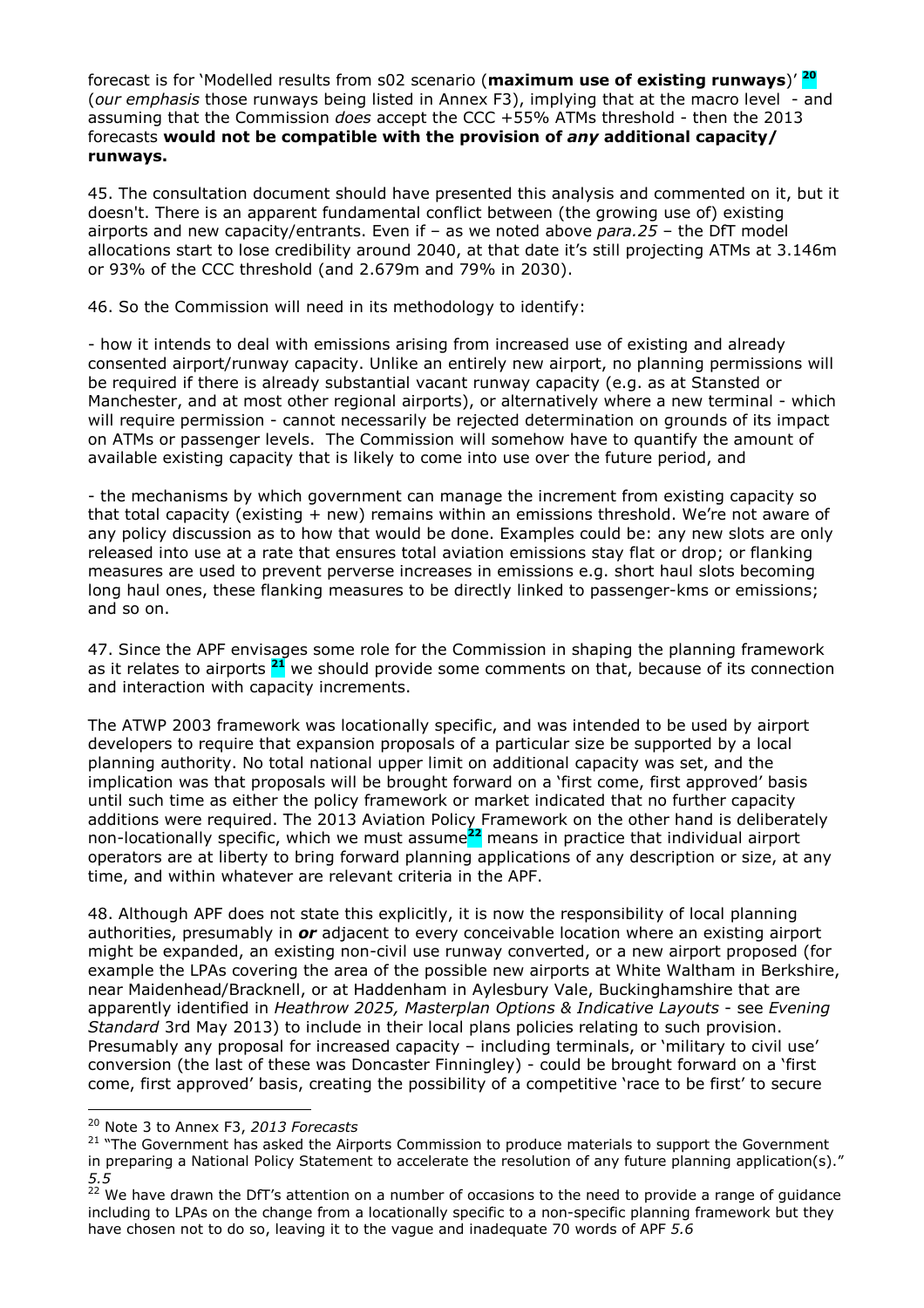additional capacity for the benefit of a particular operator/location, especially if there was recognised to be some type of emissions ceiling which had to be complied with.

49. It is not at all clear to Friends of the Earth how –either at a national or local level – this represents an ordered framework capable of being deployed as part of the Commission's eventual framework – to control the relationship between capacity and emissions, or anything else. We suggest that the Commission should take expert advice on this area.

## **(E) Questions for the Commission itself to consider and/or apply to capacity proposals**

50. On 3rd May the Commission published its *Guidance Document 02:Long Term Capacity Options: Sift Criteria.* It is relevant to this submission because *if* it is the case that the Commission intends to constrain the amount of additional capacity to be provided then:

(i) individual submitted proposals ought to be required to identify in some way what are the emissions consequences of their additional capacity, and what are the implications of their proposal for a total national emissions threshold or target? Alternatively it might be argued that it is methodologically too difficult to do this (because of e.g the distinction between theoretical/maximum capacity and actual use) so the Commission would instead undertake such an analysis itself, but this has the weakness of allowing proposers particularly of the larger projects to avoid having to address this issue – which can't be acceptable; and then

(ii) the Commission will in turn need a methodology that is able to evaluate each proposal according an 'emissions threshold' sifting criteria and calculate the nett additional emissions impact of a particular proposal, on top of an existing capacity baseline - which however also allows for spare existing capacity to come into use at future dates and in some particular geographical configuration - and then to assess whether that proposal is compatible or not with remaining within the set emissions threshold.

51. Of the sift criteria already contained in the other CD the following have a relationship to climate change/emissions:

### *Table 1.1 long-term options sift criteria*

- '*Strategic fit* … does the proposal support the government's wider objectives and legal requirements (for example … alignment with national climate change commitments and global targets?' And then see paragraph 3.6: "Given the importance attached to consideration of climate change issues in submissions to the Commission on sift criteria, we invite those developing proposals for enhanced capacity to also set out their assessments of how the growth in aviation enabled by their proposals can be accommodated within the national and international frameworks for reducing greenhouse gas emissions. This might also include setting out how they consider long-term reductions in carbon emissions can be delivered over time." *FOE emphasis.*

*Comment:* We welcome firstly the reference to '**national** climate change commitments as well as global targets' in view of our comments above about miss-stated objectives; and then the inclusion of the highlighted 'invitation' - which will fulfill (i) above - but suggest that the Commission, in order to achieve consistency in its own evaluation, will need to identify a template and methodology which developers can apply in drawing up their climate change impact assessments. Particularly: how should the aviation emissions associated with the new capacity be calculated? And then: the emissions outputs of air traffic from a new piece of capacity will build up over time, and cumulate across the entire assessment period, which therefore needs to be specified. The Commission will need to state whether this requirement applies to runways etc or also terminals and surface access proposals which can also raise capacity. Environmental stakeholders will also want to be able to compare proposals, and their relationships with national thresholds, on an accessible and consistent basis.

- *Climate change:* How might the proposal compare, in terms of its impact on greenhouse gas emissions, with alternative options for providing a similar amount of additional capacity? What are the proposals plans for continuous improvement and reduction of carbon emissions over time? And then see paragraph 3.18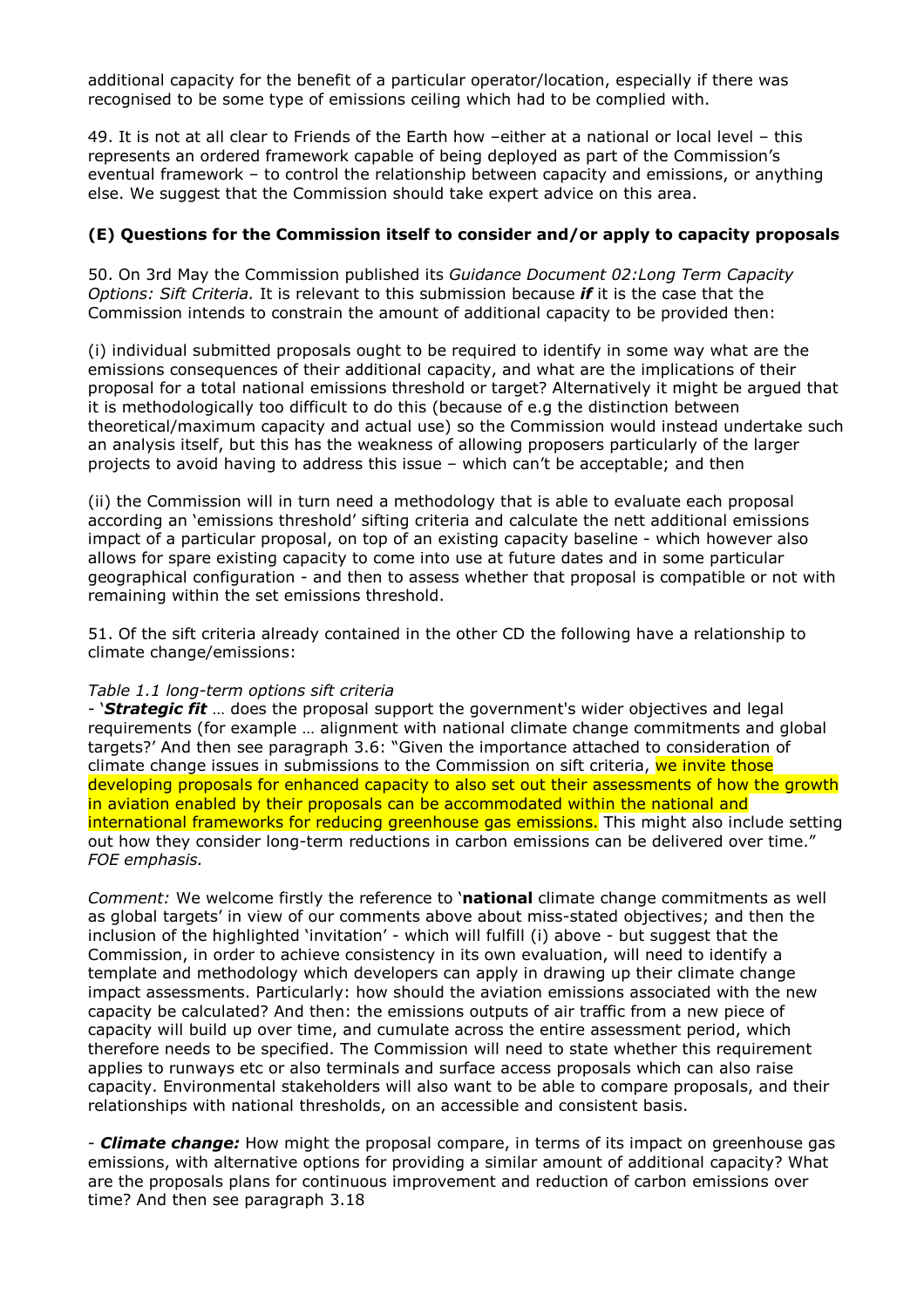*Comment:* The Commission will need to ensure that capacity developers identify the airside as well as the landside emissions arising from their project. *The Commission will consider whether any proposal made could generate significantly greater or fewer emissions relative to other potential options* How does the Commission propose to deal with a capacity proposal which attempts or succeeds in attracting traffic and therefore emissions from another airport? The view that '*the climate change impact of a given number of flights is not expected to vary greatly due to the geographic location of the airport'* is not accepted. Whilst it contains a basic truth there is also a need to differentiate between short haul and long haul flights - adding a short haul flight will release around 10-20% of the emissions of adding long haul one. As specifically Heathrow has far more long haul than any other UK airport it is quite likely adding capacity there will add far more emissions than adding a few short haul flights at another airport. This approach also glosses over catchment. The Heathrow hub effectively has a catchment of the whole UK, with a concentration in London and the south; whereas e.g Manchester does not have this catchment so even though it could add long haul flights it might not be able to fill them - hence the emissions per passenger would be far higher and the incentive to use the most efficient new aircraft would be lower (as a trade-off between the start-up cost for the route and the costing of running it).

52. So, once again, we emphasise the need for a clear, consistent methodology and process, which will in this case attempt to make sense of the considerable complexity of developers' climate change assessments.

*Document prepared by Anthony Rae 16th May 2013*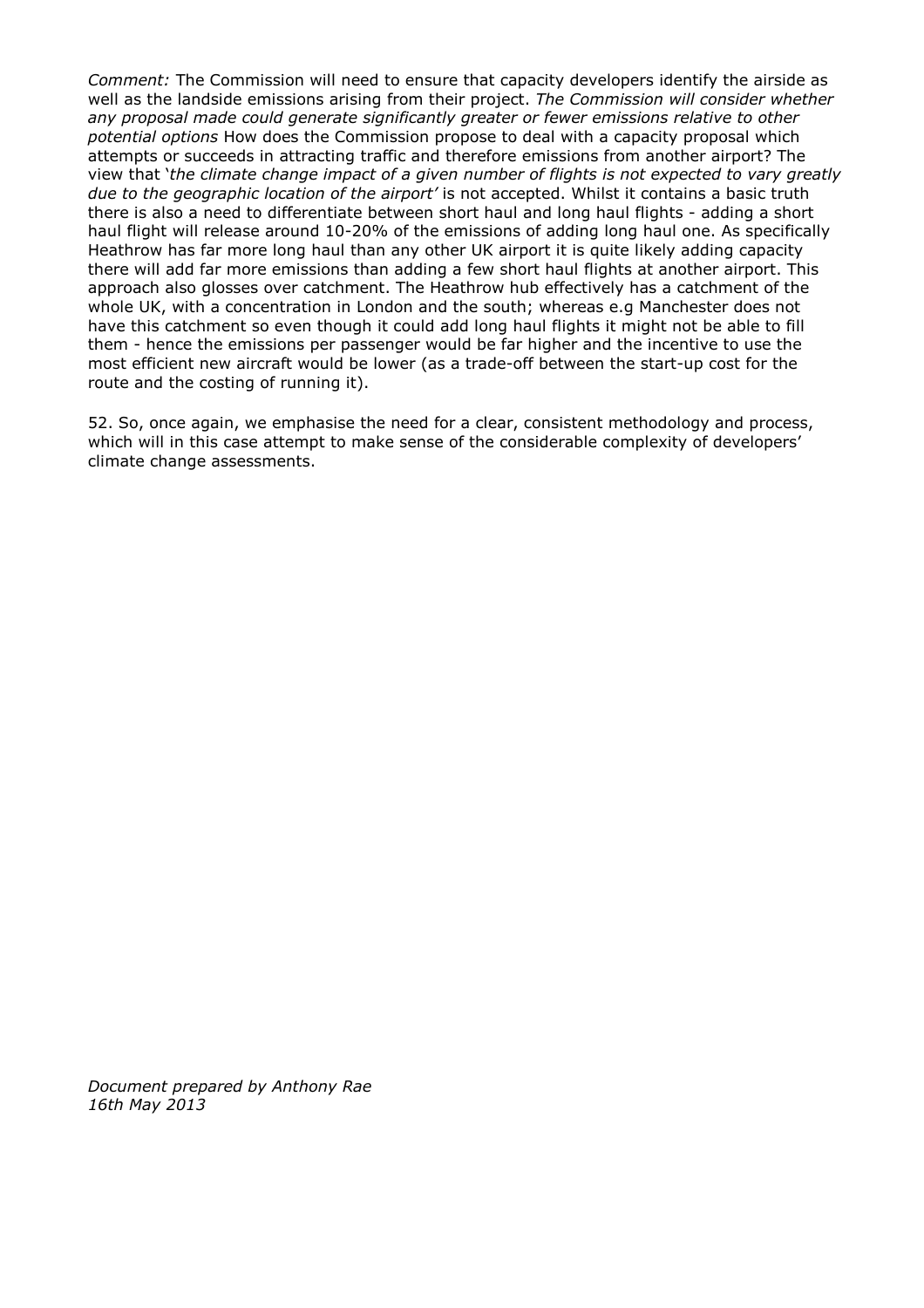## *Appendix – 2011 comments on MAC opportunities*

Most of the DfT *CCC Response* to *CCC 2009* is given over to a presentation of the results of the first detailed application of marginal abatement curves (MACs) to aviation emissions; and see also the accompanying Technical Report *[20]* for the development of this technique). The Response properly identifies the limitations of this initial exercise – as does the Technical report in greater detail – but its overall conclusion is encouraging: "This would reduce the estimate of total UK aviation emissions in 2050 (in the absence of further government intervention) under our central baseline forecast to about 30 MtCO2 in 2050" *3.12* - that is **considerably below** the 37.5 MtCO2 2050 indicative ceiling identified in the CCC 2009 report.

Furthermore *Technical report* table (i) presents outputs for 'estimated 2050 UK aviation emissions after all levers implemented' for nine demand baseline/policy cases ranging between 15.9 and 37.9MtCO2, again almost all below the CCC ceiling threshold.

Our comments on this exercise are as follows:

- The exercise has demonstrated a useful spectrum and spread of abatement opportunities tested, in terms of their relative emission savings (Technical report *table 29*), cost effectiveness *table 30*, and levels of confidence/uncertainty *table 36*.

**-** Paragraphs 3.8-10 of *CCC Response* are right to emphasise the limitations of this initial MAC exercise (which are also discussed in detail in the individual sections of the Technical Report). The fact that the MAC approach will always be 'work in progress' - with continuous refinement to an optimal basket of MAC measures, and varying progress in implementation year by year needs therefore to be incorporated into the overall implementation mechanisms that the SAF will propose. As long as a 'demand management framework' is first of all provided - bearing in mind that DfT policymakers have so far refused to discuss or incorporate this component - and then implemented its specific content can be rebalanced as we go along.

- The choice of MAC oppotunities tested are merely a selection from within a much wider range of options, from which more variants could be developed in the future (e.g relating to behavioural change) and from which otherss have been omitted in this first exercise – principally fiscal measures. Further work will therefore be needed to develop a more optimal basket of MAC measures.

- The exclusion of taxation measures on the formal grounds that these are 'a matter for the Treasury' *CCC response 1.13* is not acceptable. The SAF CD will if necesary have to be a joint document with the Treasury in order that the contribution that taxation can make either to the MAC exercise or a discussion around demand management can be properly explored by consultees.Taxation would directly increase the cost of flying and cause a behavioural change (particularly in outbound leisure passengers, as shown by the different demand elasticities), so to exclude taxation is to deliberately withold a major lever for demand constraint.

- The exercise has usefully pointed policy makers and operators alike to a category of reduction opportunities - of which the most beneficial is 'operational incentives' (range of levers to reduce inefficiencies in air carrier operations) - that are already readily available and in fact constitute the single largest forecast tonnage reduction, and around 30% of potential emissions savings in the Central Mid scenario. This finding ought to reduce concerns frequently expressed that the industry will find it either too expensive or difficult to identify and implement lower cost carbon reduction interventions.

- The positive results for 'capacity contraints' ('Significant apparent savings, but in some cases moderately expensive') albeit in the specific configuration modelled, are interesting; we welcome these as an exploration of one component of an overarching demand management framework (see question 5.22). The discussion in the Technical Report *section 4.1* needs to be developed further in the Consultation Document to include some larger scale options (e.g the High scenario 'assumes that runway capacities are capped at 3% below the level in s00'. Presumably this means *maximum* capacities, including therefore the headroom up to maximum use), combined with an exploration of implementation mechanisms (see the discussion on page 47). Our understanding is that there is already more runway and terminal capacity permitted